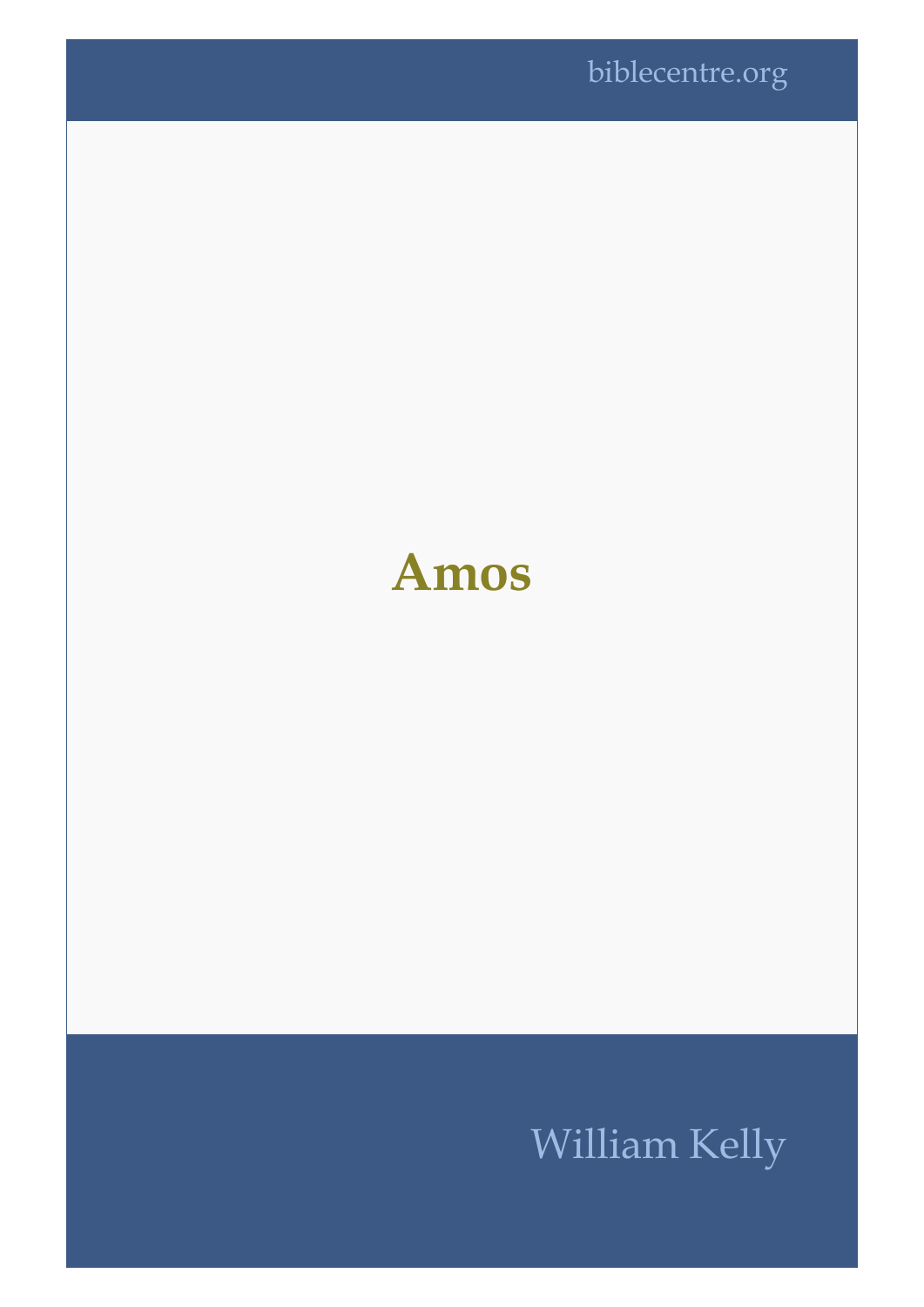## **Amos**

"The words of Amos, who was among the herdmen of Tekoa, which he saw concerning Israel in the days of Uzziah king of Judah, and in the days of Jeroboam the son of Joash king of Israel, two years before the earthquake."

If the prophet Amos was thus a contemporary of Hosea during some part of his ministry, there is, as we might naturally expect, considerable difference in the character and aim of the two prophets; for God does not write merely to corroborate. For Him to speak once must be sufficient. In grace He may be pleased to give confirmatory testimony, but it is never necessary. Hence, even though there may be ever such strong resemblance in accounts of the same transactions and during the same epoch, substantially at least God has always a special object before Him in the work that He assigns to each. So it will be found that Amos, inasmuch too as he was of Judah, has his own peculiarities and a distinct line from God.

The general tone of the prophecy differs from Hosea's in that the latter speaks with far more emotion, with stronger expressions of passionate grief over the condition of Israel. But there was also this difference, that Amos brings in the Gentiles incomparably more than Hosea, who is almost exclusively Jewish. Hence in the very beginning of our prophet we find the judgments that were impending over the various nations surrounding the land of Israel. We shall find further that the prophecy has a different character even in what is said of Israel and Judah; but this will properly come before us as we examine it in detail.

First then we may notice that this prophecy, though remarkably connected, consists none the less of different sections:

- The first two chapters compose a regularly constructed series of judgments, beginning with Damascus, then with Gaza, Tyre, Edom, Moab, Ammon, Judah, and Israel.
- From the beginning of Amos 3 both families are taken up, the children of Israel, the whole family, as it is said, which He brought up out of the land of Egypt.
- From this point onwards each chapter composes a section of the prophecy; so clearly that even those who object to Hosea for the broken and disjointed character of his prophecies admit the orderly series of Amos. It has been already shown how unfounded is the objection to Hosea; but it is the more remarkable in the case of Amos that the connection should be so sustained and evident, inasmuch as the portions of his prophecy were clearly separate in themselves.

The truth is, man has an indifferent judgment of the word of God; and it is a great mistake that he assumes to himself or allows others to judge it at all. It is exactly right to use it for judging others, were it even an apostle that preached. The sure and only way to profit fully by it is first of all to receive it implicitly. When we thus bow our will to God and His word we learn; it cannot be otherwise safely, however grace may save us finally. Hence moral condition is always essential to understanding the word of God. If the will be not subject, spiritual intelligence is impossible. "If thine eye be single, thy whole body shall be full of light." Surely this is worthy of God, and, more than that, it is wholesome for man. There cannot be a more dangerous thing than the appearance of high intelligence where the heart is far from God. Therefore it is the greatest mercy that spiritual intelligence is, as the rule, inseparable from a right condition of the soul with the Lord. It is very possible that the man may have bright thoughts, as indeed commonly is the case with the enemy, who contrives with positive heresy to mix up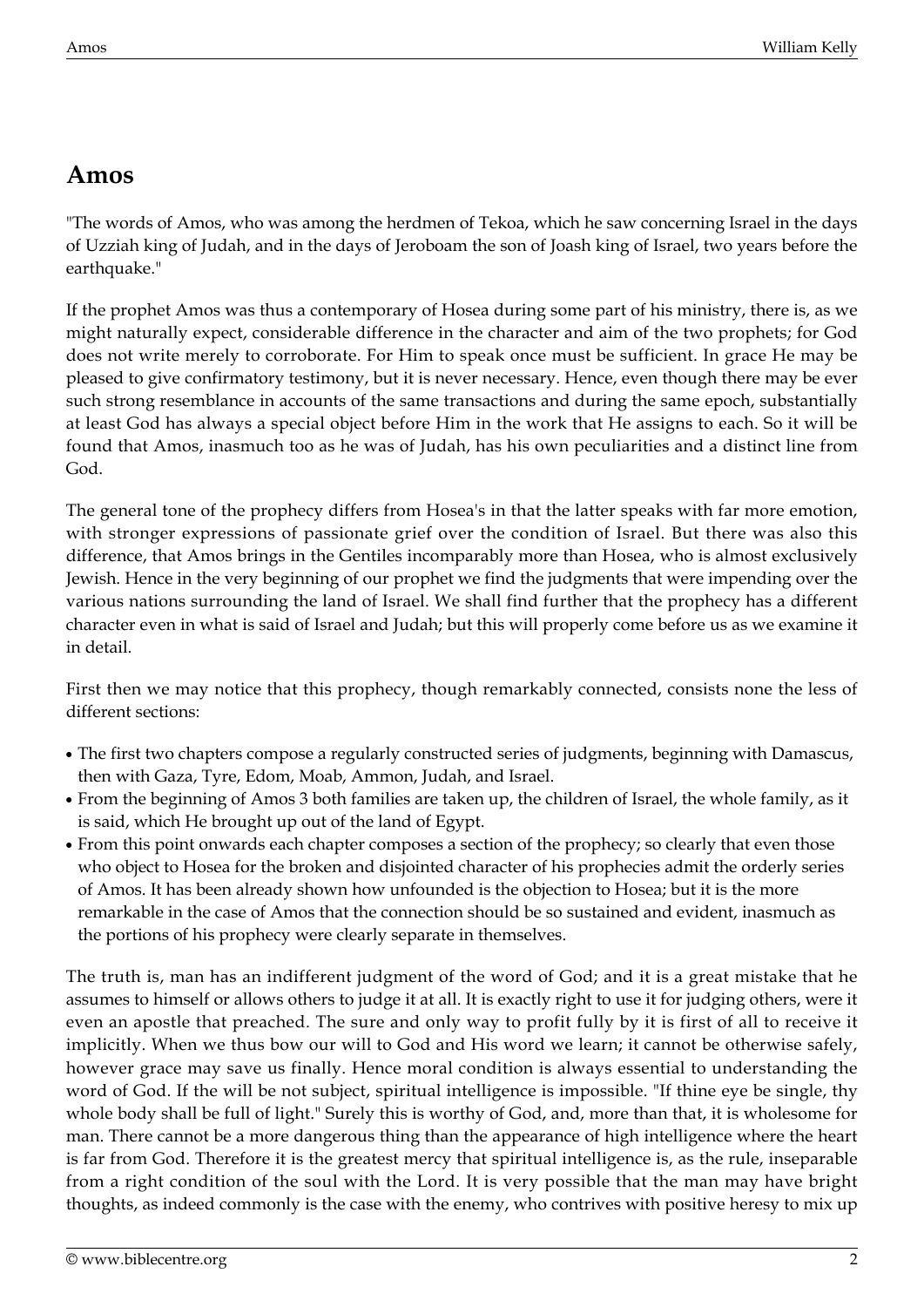not a little which sounds plausible and like truth. There may even be attention drawn to neglected truth; but then it is not a truth that sanctifies, but *the* truth. A truth misused may be the means of the greatest injury and danger to the soul. *The* truth is found in Christ only, and therefore it is the possession of Christ before us which alone secures both the glory of God and the blessing of man.

In our prophecy then the prophet introduces himself according to his lowly origin and condition. There is no vaunt nor puff. There was love in the Spirit, and love does not behave itself unseemly. There was boldness, as we shall find; there was a courageous uncompromising readiness to oppose wrong-doers, were it the king of Israel, but no hiding that he himself was among the herdmen of Tekoa. Further, he speaks of the king of Israel, not merely of Judah. There was no narrowness of feeling; nor was there unworthy yielding to the condition in which Israel was. There was no excuse drawn from the circumstance of the rent between the ten tribes and the two; as if one by the providence of God cast among the two was therefore to be absolved from all painful duty as to the ten. None the less the mission of Amos as a whole was to Israel. He notices Judah; but the charge given him was Jeroboam's kingdom far more than Judah. In short, his heart being with God, he loved His people as such; he loved the whole of them therefore, and could not yield to the enemy that, if sin had compelled a schism, and this had been the occasion of deeper mischief which dishonoured God, a prophet must abandon his testimony for His name, and forget that all were sons of Israel, and the objects of promise, destined yet to taste of saving mercy, as surely as they were now on the ground of law and reaping the bitter consequences of their unfaithfulness. He could wait for the day when God would cast out all stumblingblocks and renew the bond that had been broken, renewing it too never to be severed again, under its only rightful head, the true Son of David, the Lord Christ. This we shall find in his prophecy before this notice is concluded.

Further, as Amos does not hide that he was of lowly degree, nor his connection with the south of Judah, neither does he abstain from pressing the solemnity of Jehovah's utterance by him. His words were what "he saw concerning Israel in the days of Uzziah king of Judah, and in the days of Jeroboam the son of Joash king of Israel, two years before the earthquake:" warnings first in word, then in deed.

Observe this preface: "And he said, Jehovah will roar from Zion, and utter his voice from Jerusalem." Such is the opening of our prophet, who begins where Joel ends (Joel 3: 16). These references to, or citations from, other prophets are designed of God, and serve to bind the various witnesses in one testimony, as another has profitably called to our notice. But how solemn it is that Jehovah utters His voice from the central spot of His worship and government, not to comfort and direct but to denounce; and to denounce not strangers and enemies but His own people! He "will roar;" and the effect is that the shepherds mourn in the south, and the beautiful blooming Carmel withers in the north.

Then we come to particulars. "Thus saith Jehovah; For three transgressions of Damascus, and for four,\* I will not turn away the punishment thereof, because they have threshed Gilead with threshing instruments of iron. But I will send a fire into the house of Hazael which shall devour the palaces of Benhadad." The Spirit begins with the greatest but most external of the enemies here to be enumerated, the Syrians. Their ruthless and persevering efforts cruelly to exterminate the Jews east of the Jordan would not be forgiven. This filled the cup of Syria. "I will break also the bar of Damascus, and cut off the inhabitants from the plain of Aven, and him that holdeth the sceptre from the house of Eden: and the people of Syria shall go into captivity unto Kir, saith Jehovah." The Syrians were to go back captives to Kir (probably Kurgistan, Georgia), whence they had emerged as conquerors and settlers.

{\*This formula is not to be taken as equivalent to three+four transgressions, but as the climax after several antecedent evils of lesser degree. (Compare Prov. 30: 15-31)}

So also as to Gaza, and in similar style as representing the Philistines, their old, unremitting, and active antagonists, if not an internal, at least a borderer, foe.They had been guilty of transgression upon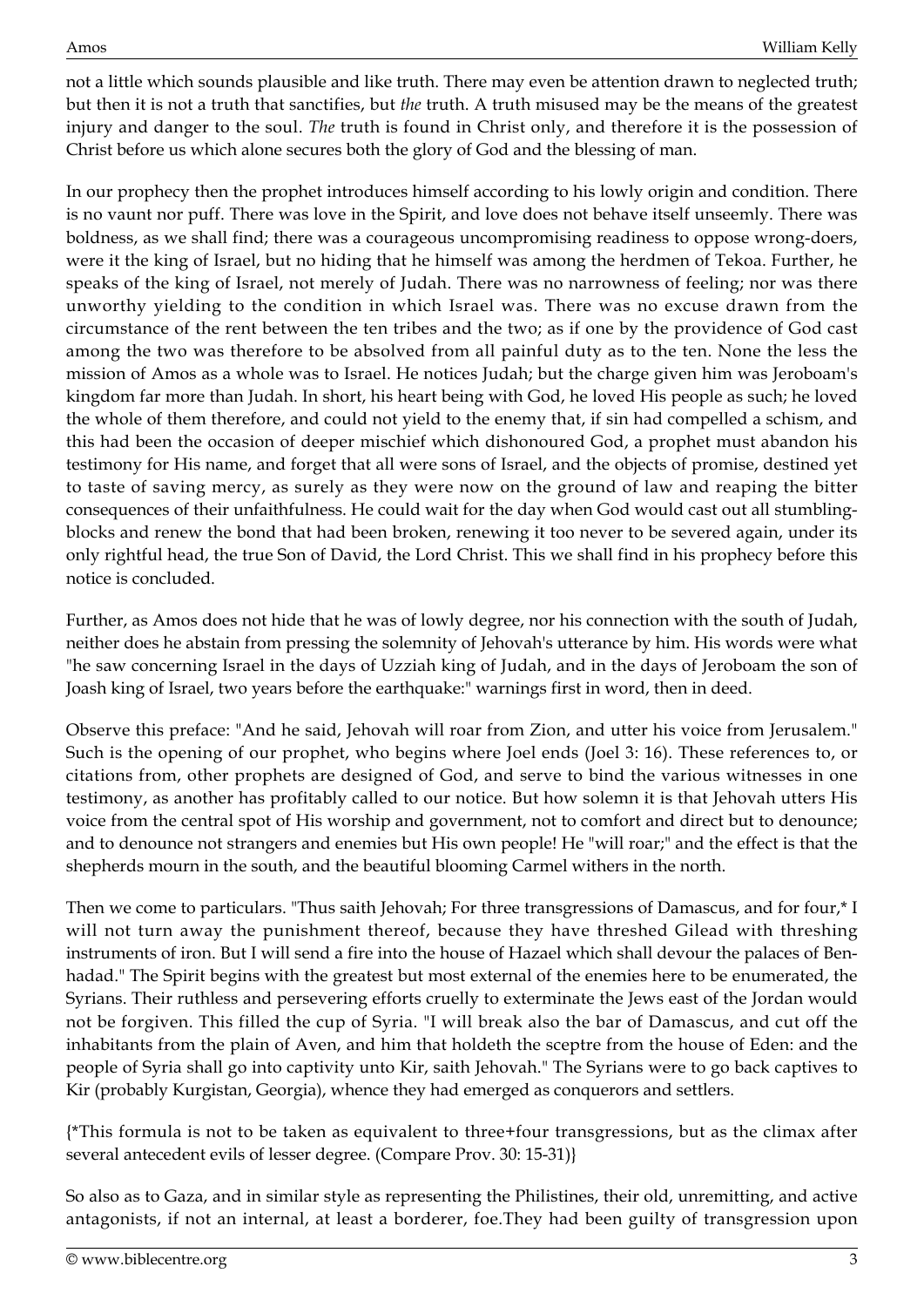transgression, and therefore Jehovah would not here too turn back. Be would deal summarily with their iniquity, not carrying them off merely, but annihilating them as a people. "The remnant of the Philistines shall perish, saith the Lord Jehovah."

Then comes before us Tyre, purse-proud as a city of merchant princes usually is, and by commerce connected with every part of the earth; its palaces should be devoured by fire, as in fact came to pass. "Thus saith Jehovah; For three transgressions of Tyrus, and for four, I will not turn away the punishment thereof; because they delivered up the whole captivity to Edom, and remembered not the brotherly covenant: but I will send a fire on the wall of Tyrus, which shall devour the palaces thereof." They were false to their brotherly covenant, and delivered up a complete captivity of the Jews to Edom, the haughty hater of the people of God. Little did they think that He saw and resented their covetous traffic in Israel.

Edom is next threatened with a judgment of no less extreme character. Here the sin was closer, as the tie was of blood, not covenant only - pitiless pursuit of his brother, and the keeping up of undying wrath. "Thus saith Jehovah; For three transgressions of Edom, and for four, I will not turn away the punishment thereof; because he did pursue his brother with the sword, and did cast off all pity, and his anger did tear perpetually, and he kept his wrath for ever: but I will send a fire upon Teman, which shall devour the palaces of Bozrah."

Ammon yet political and calculating in their desire to destroy Israel for their own interests are doomed of God to go into captivity. "Thus saith Jehovah; For three transgressions of the children of Ammon, and for four, I will not turn away the punishment thereof; because they have ripped up the women with child of Gilead, that they might enlarge their border: but I will kindle a fire in the wall of Rabbah, and it shall devour the palaces thereof, with shouting in the day of battle, with a tempest in the day of the whirlwind." "Thus saith Jehovah; For three transgressions of Moab, and for four, I will not turn away the punishment thereof; because he burned the bones of the king of Edom into lime: but I will send a fire upon Moab, and it shall devour the palaces of Kirioth: and Moab shall die with tumult, with shouting, and with the sound of the trumpet." It would seem that 2 Kings 3: 26, 27, contains the fact alluded to, which most like Josephus have misinterpreted. "His eldest son" means the eldest son of the king of Edom, the heir-apparent and probably joint king, whom the king of Moab threatened to burn, and did burn his bones, when Israel refused to raise the siege.

After this we come in **Amos 2: 4** to the solemn announcement that God must deal with Judah as with their Gentile neighbours. With God sin admits of no respect of persons any more than righteousness. "For three transgressions of Judah, and for four, I will not turn back." Here Jehovah's law was broken, and lies or idolatries were trusted.

Lastly we come (verses 6-8) to Israel's transgressions. Here there are apparently four classes of wickedness: hard selfishness (*summum jus summa injuria,* we may perhaps say); covetous grinding of the poor; licentious profanity; and idolatrous revelry. The prophet sets before them the gracious and faithful care of God both in the land and before it in Egypt, to shame them (9, 10), and His choice of their sons to be prophets and Nazarites; and what had they done? (verses 11, 12.) Patience was over; no resources should keep or deliver. "Behold I am pressed under you, as a cart is pressed that is full of sheaves. Therefore the flight shall perish from the swift, and the strong shall not strengthen his force, neither shall the mighty deliver himself: neither shall he stand that handleth the bow; and he that is swift of foot shall not deliver himself. And he that is courageous among the mighty shall flee away naked in that day, saith Jehovah." Israel had failed as a nation before God; and certainly the righteousness that punished the heathen would not spare a more privileged people who bore His name. Yet we find that in these two chapters there is only a general dealing laid down, preparatory to all the details which follow. And this is the more remarkably shown by the fact that from Amos 3 what is special is said of the two houses or the whole family of Israel.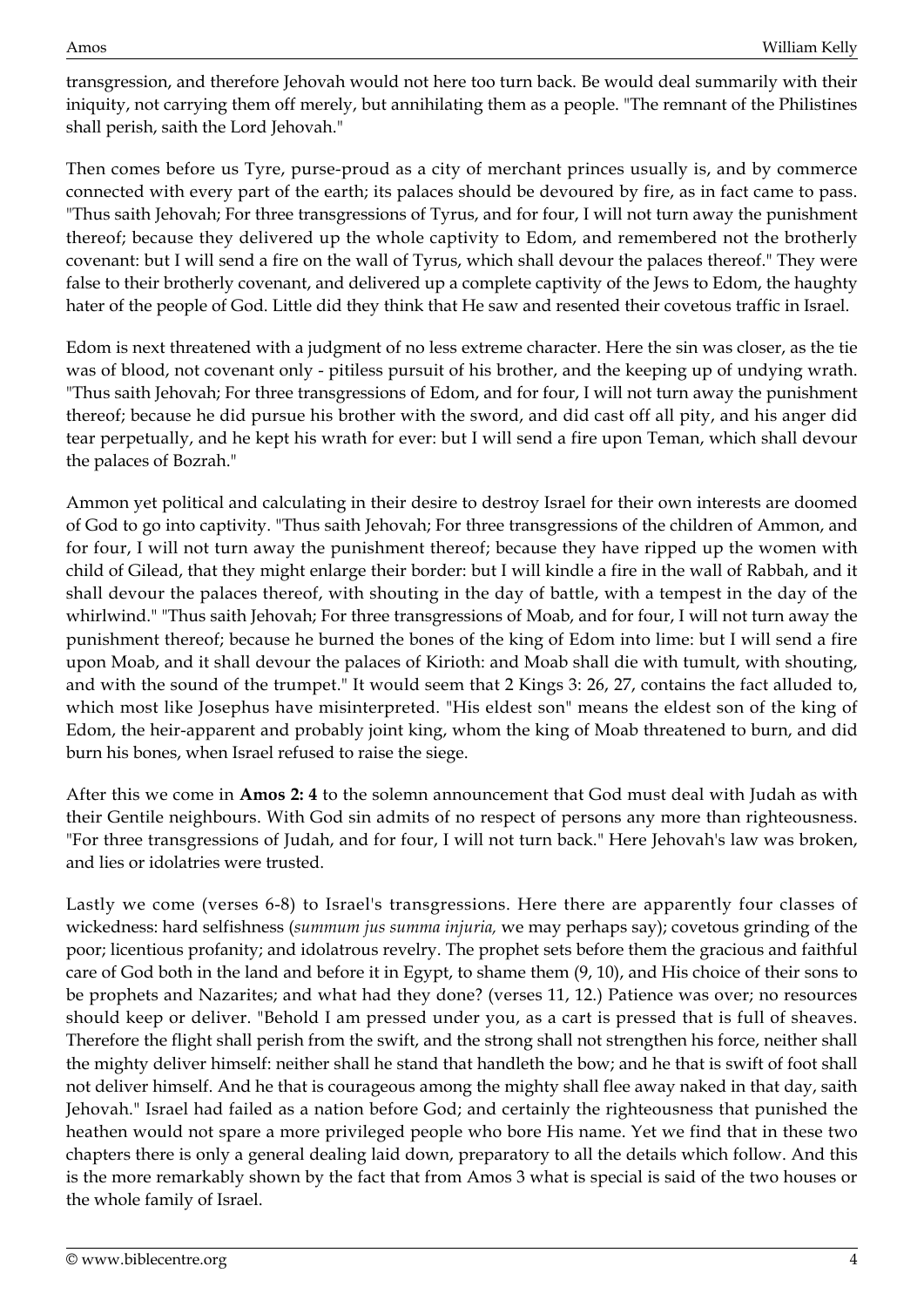There is more henceforth than dealing generally with Judah and Israel. It was no small dishonour that they should come into the list of guilty nations in and around Palestine scourged for repeated transgressions always ending with the worst. But if Judah and Israel had sunk to the level of the Gentiles, this does not hinder His preferring a peculiar indictment against them, both as a whole and separately. Thus, though there was in chapters 1, 2 the general inclusion of Judah and Israel with the heathen round about them, in chap. iii. we come to what is far closer, more serious and characteristic, for they are here viewed as distinguished from their neighbours.

**"Hear this word." It is thus that we enter on a new division of the book.** There is a similar commencement of Amos 4 and Amos 5, though each may be regarded as distinct discourses. Then comes the obviously different "woe" of Amos 6, which is followed by other modes of introduction in the rest of the prophecy. But in the third chapter, "Hear this word that Jehovah hath spoken against you, O children of Israel, against the whole family which I brought up from the land of Egypt." What is the ground here taken by God? "You only have I known of all the families of the earth." It is evident that now they are singled out, not mixed up with the Gentiles. But the conclusion is extremely solemn. Because they were thus separated to the knowledge of Jehovah, they only being known as His people, "therefore I will punish you for all your iniquities." The measure of relationship is always the measure of responsibility. The nearer one is brought, the stronger are the grounds, and the higher the character, on which one must be conformed to divine claims in obedience.

This is an invariable moral truth. It is no otherwise in human relationships. A man would resent in his wife what he could not be expected even to notice in another; he might justly and deeply claim a kind of subjection in his child, a different identification with family thoughts and interests in his son, from that which would be suitable in any other. The failure of a confidential servant, even in the eye of men of the world, is incomparably graver than that of a casual labourer. And so it is in all the details of daily as well as spiritual life. Hence under the law wickedness in a ruler was far more censurable than in one of the common people; wickedness in the anointed high priest had an import and consequences more solemn than in any other individual in Israel. We find this distinction where God measures the different offerings for sin. (Lev. 4) It is a moral necessity. There cannot be a more misleading thought than that all individuals are exactly on the same level; and that consequently all sins have just the same criminality, no matter in whom they may have been. It is contrary to what every well-regulated mind is able to discern when set before him, and certainly in direct collision with the plain word of God. The fact is that we find ourselves in various relationships; and the higher the relationship, or the greater the privileges, so much the more deplorable is unfaithfulness in that relationship and to such privileges.

This is the reason why the sin of Israel is now dealt with on quite a different ground from what was seen in Amos 2. There the question was, if the evils of the Gentiles came under the divine notice and chastening, whether Israel could be exempted from the punishment of their faults; and God shows they could not. If the Gentiles were so dealt with, Judah and Israel could not escape. But then this does not hinder there being a second count in which they are tried and found wanting. In chapter iii. they are judged not merely as faulty - others were guilty and so were they; but Israel were under Jehovah as none other was, and therefore they were chargeable with treason in a sense that none other could be. "You only have I known of all the families of the earth: therefore I will punish you for all your iniquities." Has this no voice for us? Have we no special relationships with God? Whatever might be the nearness of an Israelite, whatever the blessings heaped on that favoured nation, how can either be compared with the place of a Christian, or of the church, the body of Christ?

Hence it is that in the instructions of Luke 12. Our Lord Jesus lays it down that in the day of His return, while the servant that did not his Master's will shall be beaten, the servant that knew his Master's will and did it not shall be beaten with more stripes. It is impossible to conceive a principle more heinously false than that favoured lands in Christendom are to be passed over more lightly in that day than the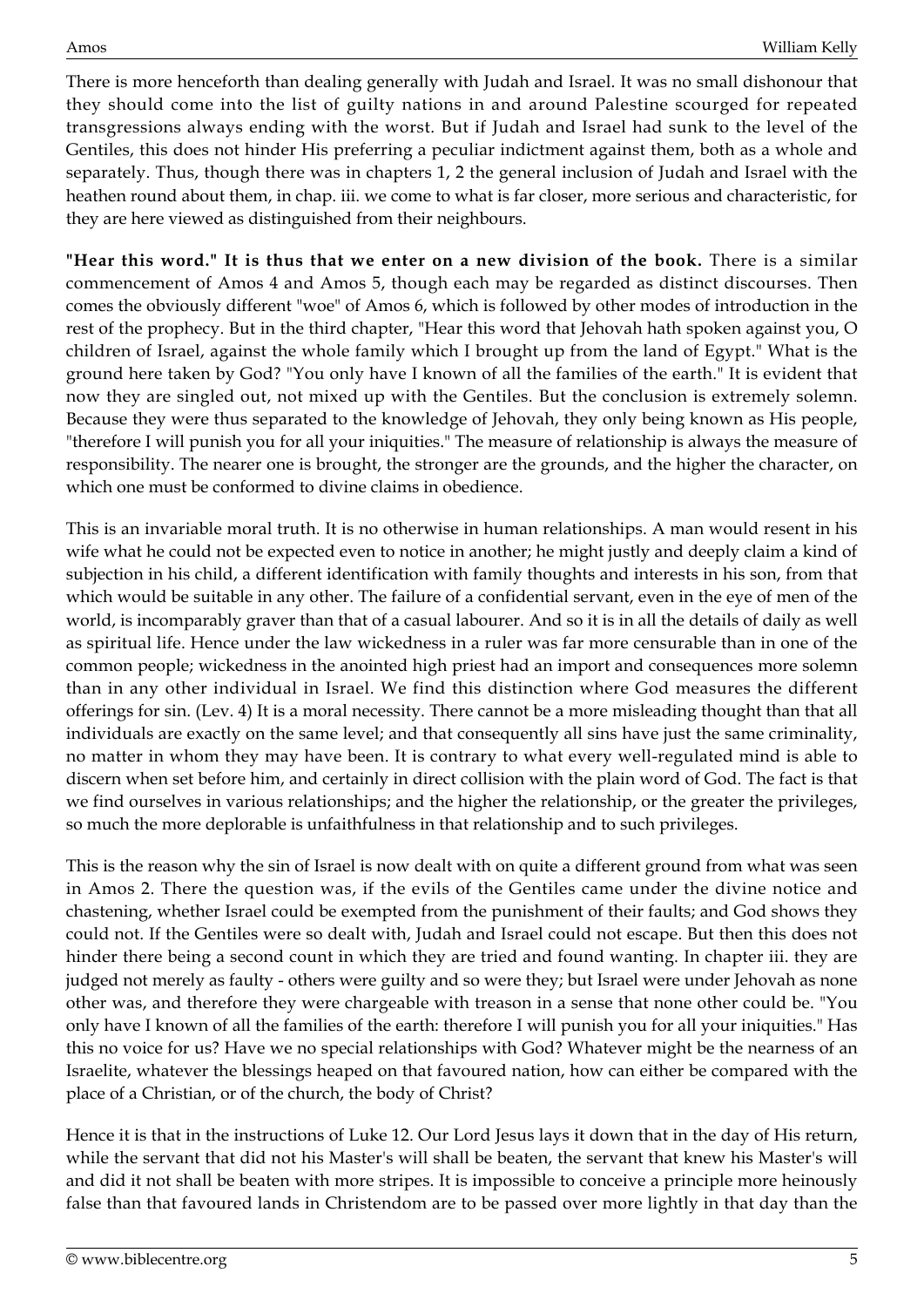dark wastes of heathendom. One meets too often with an impression, for instance, that this country in which the Bible has been circulated more than in any other, and whence it has been sent out beyond any other centre, will be exempted from those condign judgments of God which are predicted to fall upon Christendom. It appears plain that the revealed principles of the divine word point to a conclusion directly opposed. The truth is that the wide diffusion of the Bible creates an aggravated responsibility for those who treat it lightly, and who will assuredly under pressure yield to temptation and give up the truth. It is the evident tendency of the present day, in consequence of the difficulties of adjusting matters, to give up the public recognition of God in the country, to solve the difficulties of various sects and denominations by abandoning all distinct and positive assertion of His truth. Disgust at the selfish squabbles of religionists will lead to the setting up of secular education for instance, and to the division of the funds intended for religious purposes as spoil which will be diverted to the present interests of man. I am convinced that God will take such a notice of it as men do not expect, and that those who have despised even the defective and feeble testimony of His truth in Protestantism will pay dearly for their contempt of Himself and of His word.

No doubt a similar process of disintegration is going on in various ways throughout every other part of Christendom. Rationalistic indifferentism is at least as rife among Romanists. Hence it is that, as one part has more particularly exalted itself by its pretension to be above the others - mother and mistress of all, this very arrogance betrays its alienation from the mind of God; for the gospel is perverted into a means of the most egregious worldly ambition, and the holy name of the Crucified becomes the stepping-stone to rank and wealth, and the avowed successor of him who had not silver or gold vies with the kings and queens in the splendour of earthly show, in names of honour, and in every form of the pride and luxury of life. Greater abomination will surely yet appear; when the end of that which sincere men must acknowledge to be contrary to the word of Christ and the teaching of the apostles will be visited as no sin ever was since the world began. Such is the doom that impends over Babylon.

As to the local habitation of Babylon now, or its centre at any rate here below, no man who simply believes the Revelation can question that the seven hills are not spoken of in vain. It is plainly enough intimated where was the city which took the place not merely of being the great but the governing city, ruling the kings of the earth, and reducing them to tribute and vassalage. Rome possessed it first with a pagan profession, afterwards with at least equal ambition and cruelty but far more guilt as the metropolis of Christendom. Other systems may no doubt be bad enough, where all is arranged according to the will of man; but so-called Christian Rome has usurped the dominion of God over conscience, has compelled idolatry as a duty to Christ, has claimed through the cross dominion over the powers that be to the utter confusion of authority as well as holiness and truth, and consequently awaits a more dreadful fate than paganism or Judaism ever knew. Such is the Babylon of the Revelation.

On the other hand we must remember that it is a sorry employment merely to occupy ourselves with that which touches others. Let us seek always to bow to what God has revealed for us, and not only to what He threatens on the iniquity of others. Let us use His word for Christ's glory in our own souls, and this too with earnest desire to help others, especially such as are of the household of faith. If God has been pleased, in the greatness of His grace, to bring any of us into a better knowledge of His truth and into a larger sense of the favour He has bestowed on His church, let us remember that we are responsible exactly according to that measure.

The word "Babylon," I am aware, presents a great difficulty to many minds in applying the idea to Rome. But this arises from a misapprehension of the Apocalypse, which does not merely repeat Old Testament facts, but employs them for deeper purposes in view of the ruin of Christendom. The origin of the application of Babylon seems to be this; the essence of the name consisting in confusion, the meaning is a system of confusion; it is that which seeks and takes the place of exceeding loftiness in the earth, a grand centre, we may say, of races and peoples and tongues. But even before this the great idea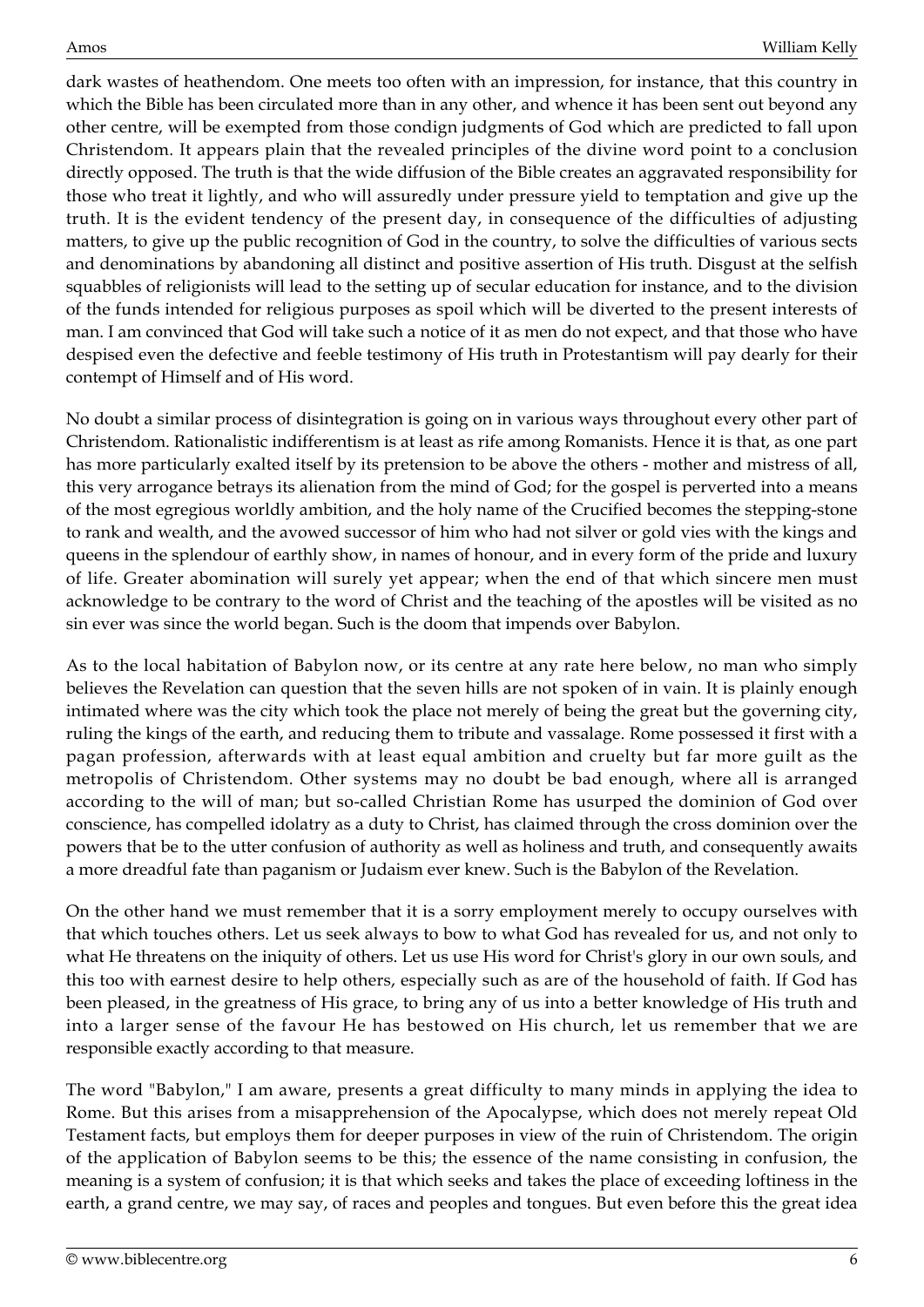was the strength and dignity which result from combination. Later still it was the beginning of the Image power - a dominion world-wide in principle. (Dan. 2) All these combine in the apostacy of Christendom.

Doubtless the church is not a mere aggregate of churches, still less an evangelical alliance. The Christian assembly as a whole was the house of God; there were many members and but one body. Babylon may seize the idea of unity to make a carnal commandment, seeking not the faithful but all the christened world for its own purposes of pride, power, and covetousness; but it has no real conception of the truth. There cannot be the unity of the Spirit in what is merely a fleshly compact, founded on a system of earthly priests and human ordinances, with decrees, canons, and ceremonies innumerable, which may distinguish, but can never unite souls. The sole power of unity in the church of God is the baptism of the Holy Ghost. Inasmuch as Christians have one Spirit dwelling in them all, those who have the Holy Spirit thus are by this great fact members of one and the same body. They are united after the very closest sort. For while there is a base union of flesh, as the apostle so solemnly tells us in 1 Cor. 6, and there may be another legitimate and of God, what is either in comparison with the one body formed by the Holy Ghost? Flesh at best is a mere creature, and now being depraved and evil it finds its exercise in will and passion. But union in the Spirit is holy in its nature, and has for its purpose the exalting of Christ. Such is the object of the church of God here below, and anything that does not answer to this will ere long sink into a machinery for selfish purposes. It does not matter whether it be individuals or nations - anything that loses sight of God's object and is not carrying out God's plans forfeits its place really except for judgment. If we accept a name, is it not true that God deals with us according to the place we take?

This has been the case with Rome more particularly. No other can put in such a claim to be the Apocalyptic Babylon. But it is well to bear in mind that Rome will put forth her powers in ways for which most now are unprepared. It is my persuasion that those who are not founded on Christ and loving His word by the Spirit of God will merge in Babylon ere long. Thus Rome will think to have its own way immediately before its final judgment and ruin.

There are two spirits, be it never forgotten, struggling for mastery in the world now: one is that of infidelity, the other that of superstition. Of course the spirit of superstition is what triumphs in Romanism. But we must also remember that, although these powers be so opposed in appearance, there is between them a real link of connection and of kindred source under the surface. For in sober truth superstition is as really infidel in the sight of God as scepticism. The only difference is that scepticism is the infidelity of the mind, while superstition is that of the imagination They are both veils which shut out and deny the truth of God, as they both have their spring in a real ignorance of the true God, substituting what is of the first man for the Second, one of them in a reverent tone and with appearances of devotion which outdo the truth which is according to godliness, bowing down even to lick the dust of the earth or anything else that will abase man before his earthly priest as the visible emblem of God; for this is the essence of the system. It is man abased not before God but before man. The aim of the enemy is evident. Every mind taught of the Holy Spirit in this can see without hesitation that God has not His place; and that consequently infidelity is the real root of Popery no less than of open profane scepticism.

Hence they both work so as to help each other on; because the grossness of superstition provokes and produces infidelity as a reaction, whilst the barren misery and desolation of infidelity exposes souls to the high claims of superstition to meet the cravings of the natural heart, where God is not known and self is unjudged. Thus scepticism leads persons indirectly to superstition. The cold blank of infidelity, the hopeless absence of truth, its negative character in short causes the heart to yearn for something positive, something to lean on; and if they have not God and His word to believe, by an abuse of His name they have man at any rate to confess to. Thus to regard man is superstition; but it is evident that the deliverance from it is not giving up scripture, but bowing to God instead of man.

This subjection of heart to God and His word is the sole attitude which becomes one before God; to this we are called by the word of His testimony; and when we rest on Christ's redemption, His Spirit is given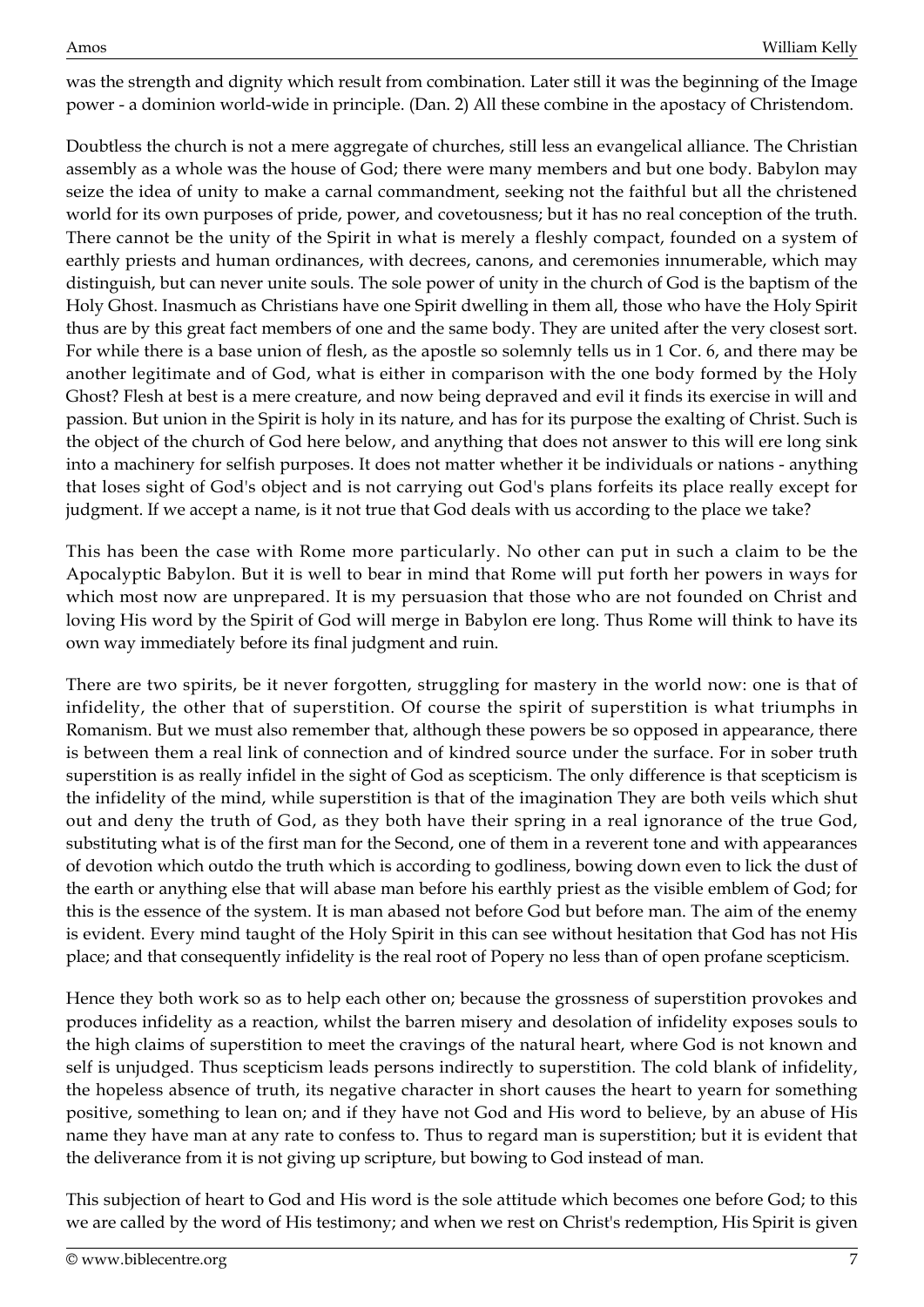to be in us as thus brought to God. Such are those who have received the name of the Lord Jesus; for there can be no real faith in God now without accepting Christ, the Son of God and the Son of man. Impossible to please God without accepting that glorious person, who is as truly God as man, and who has wrought our reconciliation, which supposes indeed the reality of His Godhead and the perfection of His manhood, by a sacrifice in which sin has been completely and for ever judged before God. Consequently he that believes in the name of the Lord Jesus steps into all the blessing that is founded on the work of Christ and commensurate with the infinite dignity of His person.

Such is the position of a Christian. Hence all questions as to acceptance with God are absolutely settled for him, by His grace in Christ; and no matter who or what he may be, whether here or there, black or white, high or low (I do not speak of heterodoxy or sin), every Christian is to be accepted equally as a member of Christ's body. We must rejoice to accept them all as belonging to that one Head, not only for heaven by and by, but for church fellowship now. For what can be more self-condemnatory. than to acknowledge a relationship for Christ which you are ashamed to own for yourself and others on the earth? Is it not of the essence of Christianity to act now on what is unseen and eternal? To allow circumstances to outweigh this does not seem to evidence real faith or genuine love. Be it our joy then as it is our duty to remember in practice that we are called now to be witnesses of what God has done for all that are Christ's, always supposing that there be no question of plain scriptural discipline. There will be no doubt of it in heaven; there should be none on earth among those who are of heaven. The trial is now, and faith and love should surely show their colours in the day of trial. It was all well to love David when as a king he sat on the throne; but the test of affection as well as of intelligence in the mind of God was when David was chased upon the mountains like a partridge.

Here it is exactly, though very far indeed from exclusively, where we are put to the proof now. Against those builded together for God's habitation in the Spirit, - which now, alas! has been disfigured and broken as far as outward manifestation is concerned, - against God's church, Satan has formed and fashioned that awful mystery of lawlessness, the greatest the world has ever seen, covering under fair forms and high-sounding names the most hideous corruption of truth and sheer rebellion against God. Such, in my judgment, is the system of the Babylon of the Revelation, where with the most shameless confusion the fairest names gloss over the foulest ways and ends, where under the profession of being the servant of servants there is at the same time really the most enthralling tyranny over conscience which can be conceived. In the same way there has been the theory of counsels of perfection, but along with it a system of indulgences for sin and a tariff of enormities for money. What wickedness cannot be bought? What evil cannot be atoned for by some corban given to what calls itself "the church"? Such a system as this must be judged to be a practical denial of God in the church, and a setting up of man in His place, under pretexts which make God a party to His own dishonour; as if the Holy Spirit had signed and sealed over the rights of Christ to men who claim to be the successors of the chief of the twelve apostles in powers which not all the twelve ever possessed, and which not one ever hints at as possible. It is needless of course to enter into more particulars. My point is not now to lecture on Romanism, but to show sufficient cause why its confusion of holy confession with the greatest practical unholiness, which characterises Rome, is called "Babylon."

It may be a question how far a Christian who has really faith in the Lord Jesus, and stands in the integrity of the results of the work of Christ, in whom therefore the Spirit of God dwells, may possibly participate in Babylon, or even manifest its spirit, its essential spiritual element.

That there have been children of God ensnared in Babylon cannot be doubted by those acquainted with early mediaeval, or even later facts. There have been children of God in the position of priests, nuns, monks, cardinals, and popes. That is to say, there have been persons who manifest by their ways and their writings that they were born of God. To me this, instead of being any reason for license, is rather a most solemn warning; because it furnishes evidence how far a converted soul may be beguiled. Nothing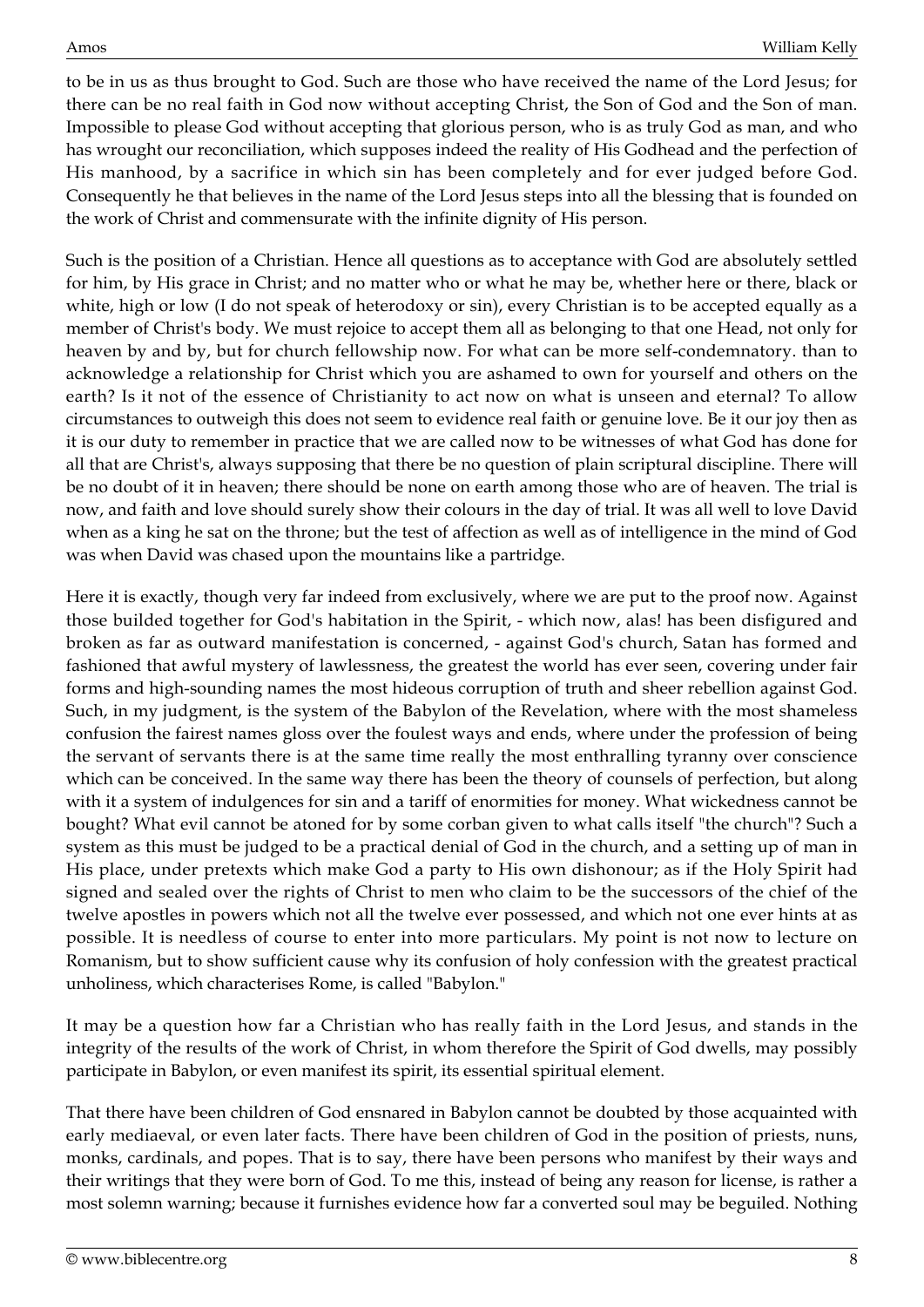can be more false than to argue that Romanism cannot be so bad a system because there have been Christians in it. Rather say the contrary: see the pit into which a Christian may fall! See the appalling quagmire into which a Christian may slip by yielding to human tradition and refusing to use the word of God to judge everything by! Thus to my mind there cannot be the smallest doubt that, as Romanism is the greatest religious imposture under the sun, so there have been children of God drawn into its toils, not merely as lowly and obscure members, but perhaps in its highest seats. I do not doubt that Popes Leo and Gregory, both styled the great, were Christians; nor do I mean to insinuate that these were the only two of whom we may think as saints and brethren in the Lord. My acquaintance with their personal history is not at all minute; but I know enough of them fully yet charitably to believe that there may have been Christians among them. This is humbling and most profitable for one's soul, because it shows to what a pitfall the allowance of unbelief may expose a Christian. It is evident that any one might be ensnared into it, especially such as occupy themselves with a truth - not the truth. From one thing indeed I should expect a person born of God to be kept, at any rate not to abide in, namely, what directly destroys the glory of the person of Christ. Now although Popery has brought in the most horrible enormities, both of doctrine and practice, yet thank God they have never given up those fundamental truths which the soul needs for salvation before God. Popery is distinct enough as to all this. I was lately reading a Latin book on theology which I had the curiosity to examine, a modern work of ability, partly because printed in America by a Roman Catholic Archbishop.\* And not a little was I pleased, in the midst of feeling what a sorrowful system it is, to find greater tenacity about the foundation truth of God in that book than in many Protestant ones of our day. For instance, one of the works strongly condemned for their looseness of doctrine and heterodoxy is Barnes's *Notes on the New Testament,* a very popular book. I believe it has been published in Great Britain by various editors who are thought orthodox. But this Popish bishop is quite right, because Barnes denies the eternal Sonship of Christ; and although I should be sorry to express any opinion doubting the author's personal salvation (we have nothing to do with that which belongs to God), I have no hesitation in pronouncing the Protestant commentator unsound and Archbishop F. P. Kenrick justified in his strictures as far as that charge goes.

{\*Theologiae Dogmaticae Tractatus tres, do revelatione, de ecclesia, et de verbo Dei, quos concinnavit Revmus Dnus Franciscus Patricius Kenrick, Epus Arath. in Part. Infid. et Coadj. Ep. Philadelphiensis. Philadelphiae: typis L. Johnson in Georgii vico. An. MDCCCXXXIX. Voll. iv. I believe there is a supplement of some three 8vo vols. of practical divinity. The dogmatic portion I found enough for my purpose.}

And again, who does not know that many have allowed themselves in unholy thoughts about Christ's humanity, where Popery has been quite consistently opposed? Anything like Irvingism would have been denounced by the standards of Popery, no less strenuously than Arianism and of course Unitarianism - which is only another word for infidelity. Thus whatever error directly touched the person or natures of Christ has found decided opposition from the theologians of Rome. For this one may thank God as keeping firm the basis of grace for the myriads of souls all over the world who have been entangled in that system. For surely so far as such errors go they are fatal. He who denies the supreme deity of Jesus, or His perfect humanity, is guilty of the deepest affront to God who gave His Son in infinite love, and has sent the Spirit to uphold and testify His glory. There is nothing in the Athanasian creed objectionable on this score. I believe it to be a singularly sound production, though not meaning by this that I should think it right to subscribe to it. I have long done with endorsing the dogmas of men, however excellent in themselves. At the same time, while not willing to bind myself to human definitions of faith, I am of opinion that, put forward merely as an exposition of truth on the human and divine natures in the person of Christ, it is admirable though perhaps too scholastic in form. As for the outcry about damnatory clauses, it is all a mistake. For our Lord Himself says, "He that believeth not shall be damned." Does the Athanasian creed go farther than this? No doubt some who want to do away with that creed believe it: I should be sorry to think that they do not; but if so, it seems to me that they stumble over small things.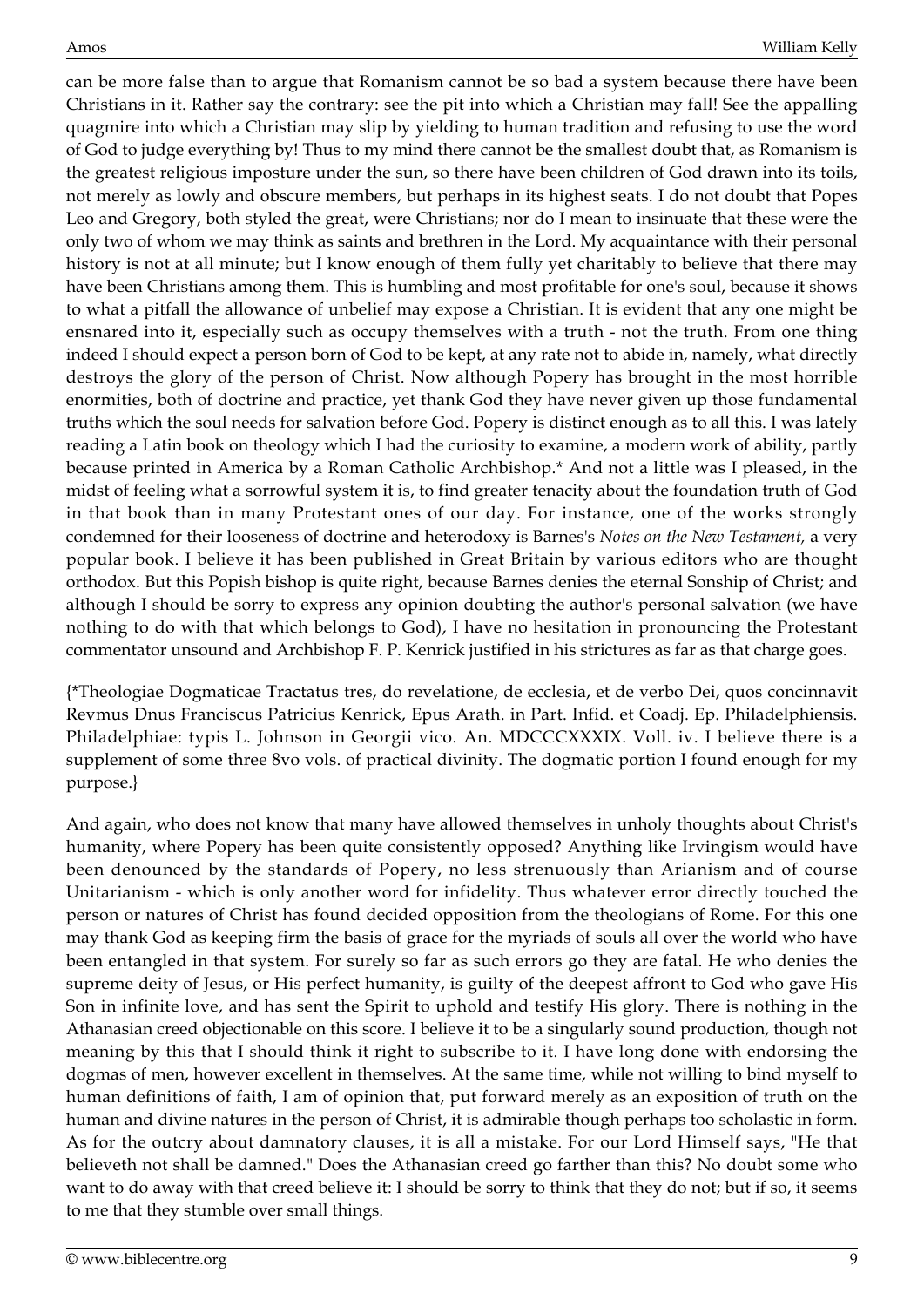From this digression, which may not be unseasonable or without practical use suggested by the then objects of judgment, we will pursue the course of the prophecy.

We have seen the great principle as true of an individual as of a people, and of Christendom as of Israel, that the Lord exercises righteous government with a closeness proportioned to nearness and privilege. It is in vain for unbelief to complain; for this is exactly what righteousness is and should be. The more favoured you may be, so much the more responsibility increases. This was the reason why God made so much of David's sin. How many others, even among the people of God, have been no less guilty than David, but have never been so exposed as he! For he was chastened not only himself as few ever were, but in his family also beyond most; yet spite of his grievous sins, he was one of the rarest men for faith and devotedness that ever lived in Old Testament times. It is plain that God was acting on the same principle with him individually that we find here with the nation. Impossible if one had been so favoured as he and nevertheless had made practical shipwreck - not indeed of his faith - but of a good conscience, that the Lord could righteously withhold the dreadful chastening inflicted both on him and on his family after him.

This is a peculiarly solemn consideration for us, because the Christian of all men has the greatest privileges, and hence is exposed, if unfaithful, to the severest correction. Never was there such an unfolding of grace and truth as that which came by Jesus Christ our Lord; never such a position of peace and liberty as that to which we are entitled now by the gospel - peace and sonship and nearness to God within the rent vail, not to speak of life and incorruption brought to light. As to the last the Old Testament saints too were quickened and will have incorruption, as I need scarcely say. They had a new nature as we have; they will have incorruption at Christ's coming no less truly than we. But now these blessings are "brought to light;" now there is no veil; for us darkness thoroughly passes away and uncertainty. For faith everything now is brought to an issue. Man stands convicted at the cross. Again God has made plain what He is in love and light. Consequently in such a day as this no doubt nor question becomes the soul which believes the word of God. And what is the result for man within the range of the Christian profession? That there are heavier judgments at the conclusion of Christendom than at the crisis of Israel.

There is one practical point on which I must again insist. The hope of special exemption, true of all saints, is an illusion for Great Britain, which on the contrary, as it will play its part in the dreadful tragedy of the falling away, so also cannot go unpunished.

But there is another thing of closer interest to note. The God who will judge in righteousness deals graciously. He does not soften, much less neutralize, judgment by grace, but brings in grace before the judgment in order to deliver from it those who bow to Him. We must never mingle the two together. If grace and judgment be thus jumbled, never will anything be seen aright; you may even forfeit the certainty that you are a Christian, and cannot hope to have peace in your soul. Judgment or mercy must each have its full character as well as measure - must be given a free and undisturbed course. Mercy interposes to deliver those that believe; judgment will fall on those that through unbelief are disobedient.

So here Jehovah warns His people through the prophet. He had explained to them the moral principle; now He lets them know His ways in certain brief parables or comparisons. "Can two walk together, except they be agreed? Will a lion roar in the forest, when he hath no prey? will a young lion cry out of his den, if he have taken nothing? Can a bird fall in a snare upon the earth, where no gin is for him? shall one take up a snare from the earth, and have taken nothing at all?" First, what communion could there be between God and His people in their then state? Next follow intimations of the sorrow in store for them; the lion's roar for his prey; the snare for the bird, the loud blast of warning for the careless people, all indicate it. "Shall a trumpet be blown in the city, and the people not be afraid? shall there be evil in a city, and Jehovah hath not done it?" Not moral evil: "Jehovah never does anything of the sort. It is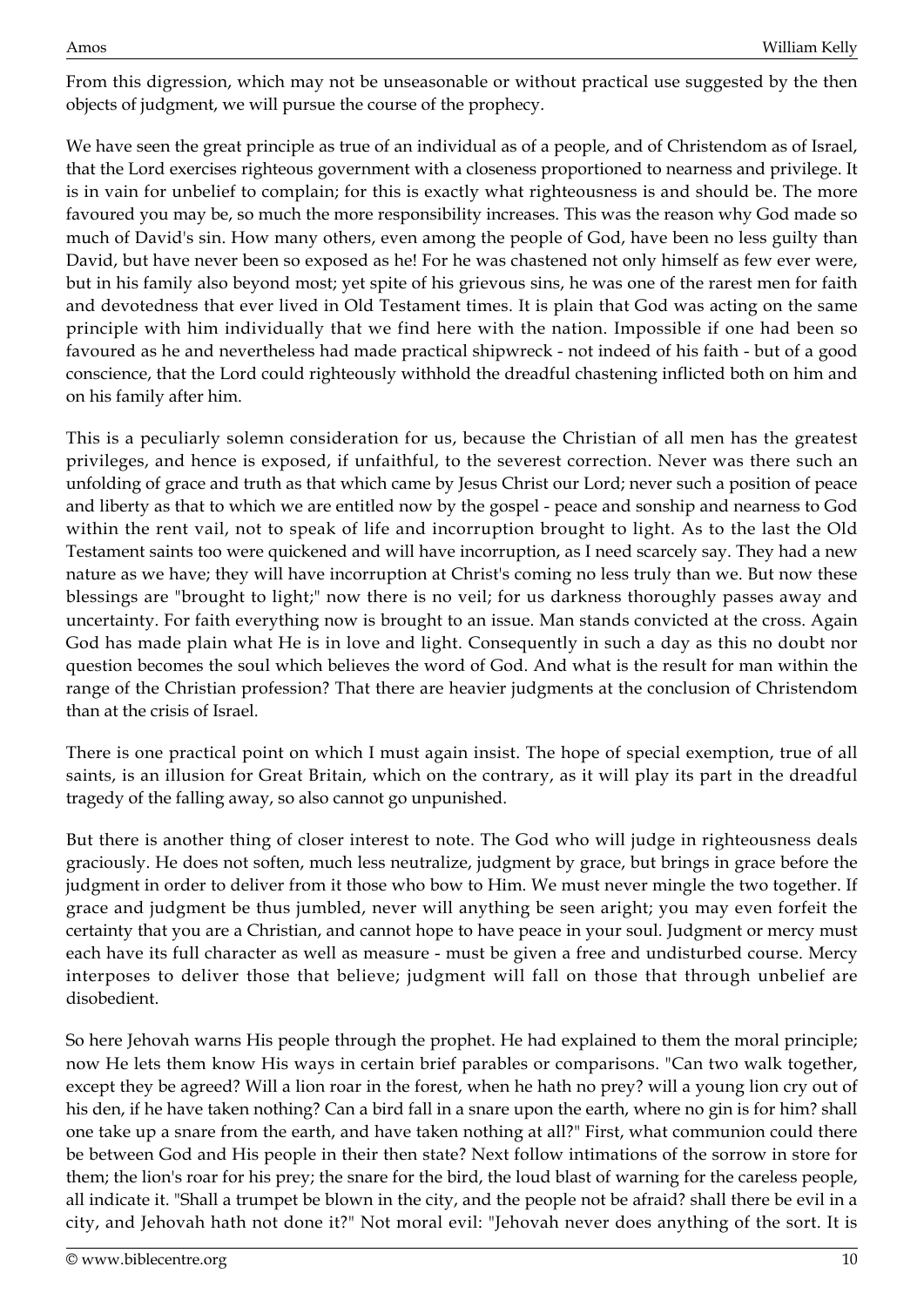impossible that God should be tempted with evils in that sense, neither tempteth He any man. But evil here and in other places means execution of judgment - a tremendous thing in itself, of course, as it is God who acts.

So much has been made of this phrase that it may be well to seek that it be cleared yet more. The very expression, "Shall there be evil in a city?" indicates that it is not in view of a man's heart or life. "Evil in a city" means plague, capture, or any other severe chastening falling on it. This is all that is referred to here.

The passage speaks of Jehovah's punishment as an evil to be borne, and so it is, a fearful scourge inflicted on a city. It is Jehovah then that has done it. Others may look at the secondary instruments; but there is nothing without Him. According to the highest authority, the Lord Jesus Himself, not a sparrow falls to the ground without our Father; how much less can any judgment that envelopes a city take place without Him? Surely therefore, as He does all things, He knows all; and as He knows He communicates what He sees fitting of each judgment to those who hear His mouth and make known His mind. "The Lord Jehovah will do nothing, but he revealeth his secrets unto his servants the prophets."

The Christian stands on this wonderful ground now, inasmuch as he has a place not only priestly but prophetic. By this last I do not mean the power to utter predictions, but that he is graciously let into the secret of what God is going to do. This is the declared privilege of the disciple (John 15: 15), and the apostles extend it to Christians in general. (1 Cor. 2: 10-16; 2 Peter 3: 17) Ought we then to have a doubtful uncertain mind? I do not mean by this that we may not be exercised in the details of every day, or the claims of duty, and especially the service of the Lord. But trial of faith is one thing; the vague driftings of unbelief another. The Christian should have a sound judgment first of all as to his own soul a thorough judgment as to self in the past as well as the present, with no cloud as to the future; a clear and simple mind both as to God's children with their hopes, and as to the course of things in the world. Some no doubt may be enabled from above to act more powerfully in this respect; but it is the Christian's privilege to know beforehand with a lowly but sure confidence in God for himself. This is what I mean by the possession of a prophetic place. It is any thing rather than a pretension to new revelations; it is really the place of one who is a believer in God's revelation, who receives His written word as that which he is bound to hold, loving to confess it as the one source of divine truth and the only standard of it. Assuredly this is very important, because in our priestly place we draw near to God, and in our prophetic place we are intended to be witnesses of the truth before the time comes when the world too must know it. The world will shortly be forced to learn in bitter sorrow how true was the word of God it despised; they will feel its force by the judgment which He will execute, by the evil which He does not only in a city then, but all over the world in various but righteous measures. The Christian ought to be familiar with it all beforehand. "Seeing ye know these things before," says the apostle, "what manner of persons ought ye to be!" It is a wholly false maxim that the Christian has to wait till the predicted things are accomplished before believing them. The very essence of his faith, as far as this is concerned, is believing them beforehand. When the world itself cannot but bow to their truth, when it will no longer be a question of men's believing them but of being broken and punished for their previous unbelief, when the judgments of God are in the earth and the inhabitants of the world learn righteousness, it will be too late for those who have trifled with the name of Christ and the privileges of Christendom. It will be too late when the long-suspended sentence falls on the guilty. The power, the peace, the comfort, is in receiving the truth before the things appear to man; there is a great blessing for the soul in it, as glory brought to God by it.

This is the moral reason for heeding prophecy in general, which the prophet Amos sets out particularly here. "The lion hath roared, who will not fear? Jehovah hath spoken, who can but prophesy? Publish on the palaces at Ashdod, and on the palaces in the land of Egypt, and say, Assemble yourselves upon the mountains of Samaria." God would expose them to their neighbours near or farther off; nay, invites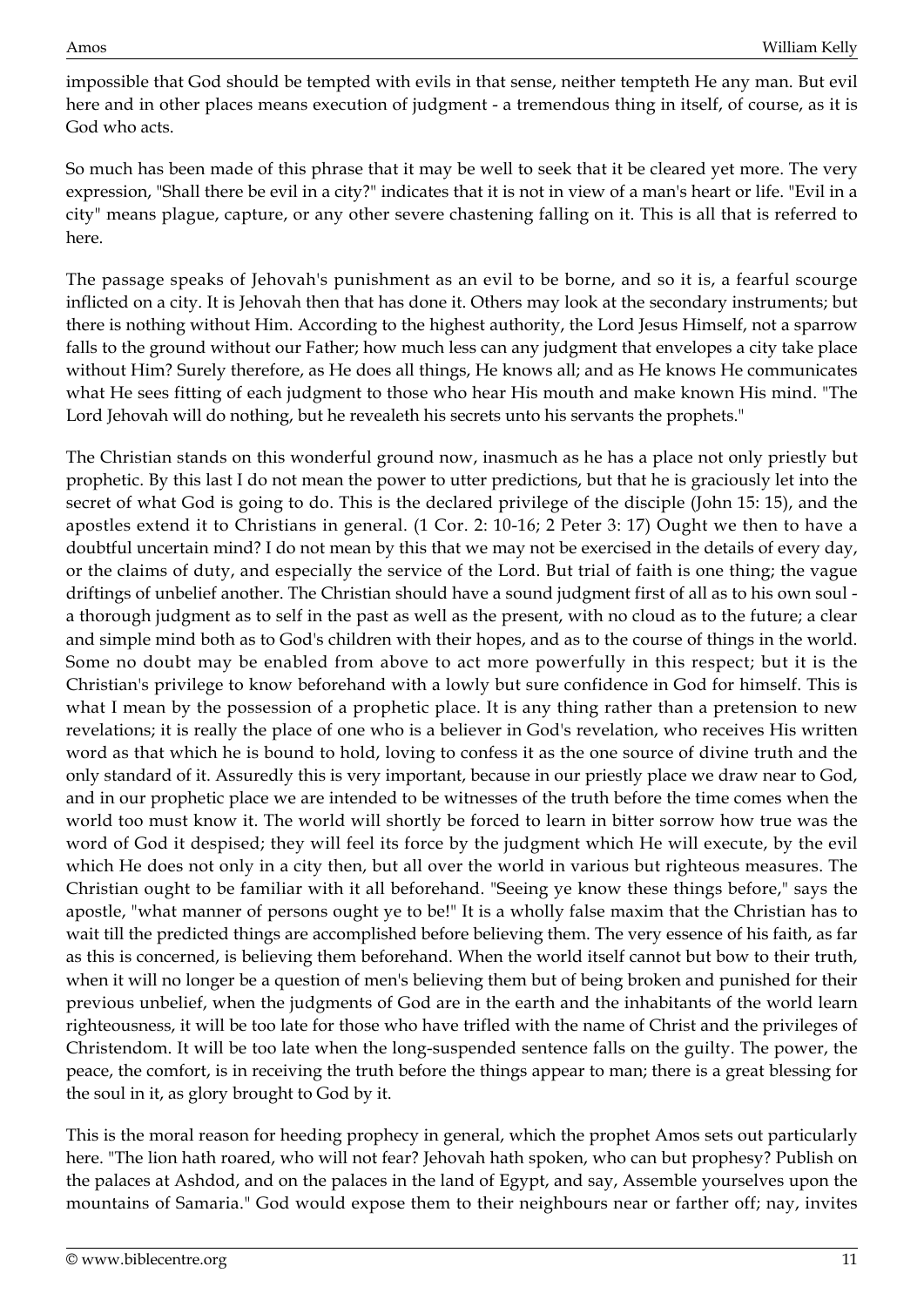these from the heights to behold the disturbances and oppressions of Samaria. They were become reprobate of mind, whose only store consisted of violence and oppression in their palaces. Then we have a description of their evil and what must follow it. "Therefore thus saith the Lord Jehovah, An adversary there shall be even round about the land; and he shall bring down thy strength from thee, and thy palaces shall be spoiled." So that out of that strong people which enjoyed the pride of life in the corner of a bed (or divan) and a couch, the merest refuse of a remnant should be rescued. "As the shepherd taketh out of the mouth of the lion two legs, or a piece of an ear;\* so shall the children of Israel be taken out that dwell in Samaria in the corner of a bed, and in Damascus [in] a couch." Possibly Damascus itself is meant as the couch by a strong figure. The Lord will not permit utter destruction to His people. He will allow an extreme judgment because of their sin; but He will preserve a remnant, out of which His grace will make a strong nation. Such is the destiny yet for Israel.

{\*Some have conceived that the rescued morsels have a specific meaning: the one indicating that by which one walks, the other whereby we hear the word. To me such a forge here seems more than doubtful. They appear to mean rather relies of an all but complete destruction, though possibly they may suggest more for the saved remnant by and by.}

**In Amos 4** this is pursued in a still more precise manner. "Hear this word, ye kine of Bashan, that are in the mountain of Samaria." The reference is to those that dwelt at ease and are self-indulgent in Israel, the figure being taken from the herds which grazed on the rich pasture lands coveted by the two and a half tribes on the eastern bank of the Jordan. This soon leads to unfeeling indifference and oppression of others; and so the prophet proceeds to charge them: "Which oppress the poor, which crush the needy, which say to their masters, Bring, and let us drink." Intense selfishness is here laid at the door of Israel. It was the time of their most flourishing state politically, not of their real honour and glory, which was under David and Solomon. But after the rent from Judah, it might outwardly seem to man that Israel was a highly favoured people. Alas! their independence was coeval with their apostacy. They had abandoned the true God, they had set up the calves at Dan and Bethel. They were under the selfasserting government of Jeroboam, whom God had allowed to succeed as a scourge to the guilty house of David. But His eye was in no wise unobservant of their ways. Yet the very fact that He noticed oppression of the poor and other effects of their intense selfishness shows the low condition of Israel.

This I cannot but think an important principle. Suppose the church of God were occupied with rectifying the squabbles of such as did not know how to behave themselves, with frauds in business, or such like faults, moral or social, would it not indicate an exceeding low state? For, properly speaking, these are the mere evil ways of fallen men. What normally belongs to the church or the Christian, while passing no evil by, is to judge spiritual defilement according to God, offences against the holiness and the truth of God, indifference as to such evil, or connivance with it in others. Of all this natural conscience takes no cognizance, and of course they are outside the province of human law. Not that these evils of a spiritual nature are not very real and profoundly bad before God, and even more destructive to the soul than moral ones (for these are at once discerned and would trouble all save for the time the guilty actors); but doctrinal evil is subtler and taints the spirit and conduct of man insensibly. Hence it is worse than practical evil, although they are both of them inconsistent with Christ. Still it is clear that where Christians go astray the evil is naturally apt to be more of a spiritual kind, as that of the world is of a coarse and open sort.

The very fact, therefore, that God here charges upon Israel habits and practices which might be found among the heathen is a flagrant proof of the degraded state into which His people had fallen. He must judge: "The Lord Jehovah hath sworn by his holiness, that, lo, the days shall come upon you, that he will take you away with hooks, and your posterity with fishhooks. And ye shall go out at the breaches, every cow at that which is before her; and ye shall cast them into the palace, saith Jehovah." It is borrowed from helter-skelter confusion among cattle. The last phrase is rather "Ye shall cast yourselves to the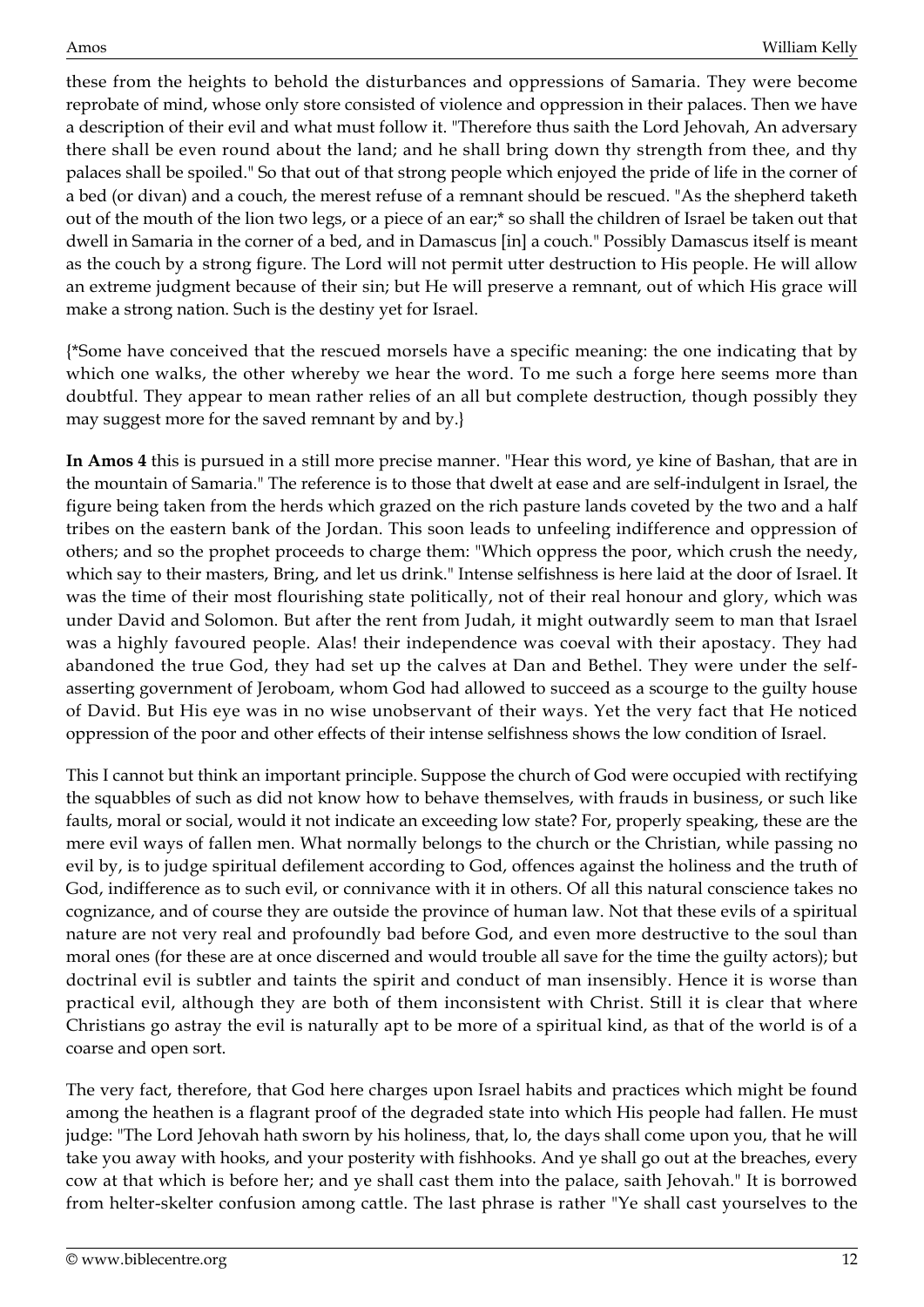mountains of Monah," meaning perhaps Armenia. He does in His government notice, as He always must, the evil of His people that affronts and grieves Him; and He shows further that, as there were such fruits, there was a stock and root also. Their practical evil sprang from idolatrous rivalry of Himself. "Come to Beth-el and transgress; at Gilgal multiply transgression." These names, of such striking association with God, the places where God had manifested His grace and character of old, were now converted each into a focus of corruption. It was at Beth-el where their father Jacob had first seen the vision of God; at Gilgal the reproach of Egypt was rolled away for ever from the sons of Israel on their passage of the Jordan after they had left the wilderness behind. But now, alas! God was degraded as far as the wit of man could in Beth-el, as the people degraded themselves in Gilgal. The true glory of Israel had departed for a season.

The prophet then mockingly bids them come to their haunts of idolatry, but in such terms as to intimate the contrariety to God. "And bring your sacrifices every morning, and your tithes after three years: and offer a sacrifice of thanksgiving with leaven, and proclaim and publish the free offerings: for this liketh you, O ye children of Israel, saith Jehovah." It was dismal, the mingling of heathenish will-worship with the relics and reminiscences of Jehovah. It is bad enough to be careless and unfaithful in the true worship of the true God; it is the gravest insult to mingle nature worship or false gods with the true, keeping up a measure of imitation, but with marked departure from the revealed ritual.

Such was the state of ruin in which Israel now lay, and the Lord shows how He had smitten them with one affliction after another to rouse them from their self-will to feel His dishonour. "And I also have given you cleanness of teeth in all your cities, and want of bread in all your places: yet have ye not returned unto me, saith Jehovah. And also I have withholder the rain from you, when there were yet three months to the harvest: and I caused it to rain upon one city, and caused it not to rain upon another city: one piece was rained upon, and the piece whereupon it rained not withered. So two or three cities wandered into one city, to drink water; but they were not satisfied: yet have ye not returned unto me, saith Jehovah. I have smitten you with blasting mildew: when your gardens and your vineyards and your fig-trees and your olive-trees increased, the palmer-worm devoured them: yet have ye not returned unto me, saith Jehovah. I have sent among you the pestilence after the manner of Egypt: your young men have I slain with the sword, and have taken away your horses; and I have made the stink of your camps to come up unto your nostrils: yet have ye not returned unto me, saith Jehovah."

Thus far they had been incorrigible; even though, as they are reminded, He had overthrown some of them as God overthrew Sodom and Gomorrah. "And ye were as a firebrand plucked out of the burning: yet have ye not returned unto me, saith Jehovah" (verse 11). Now He takes a new method and more ominous than any blow. They must meet Himself. "Therefore thus will I do unto thee, O Israel: and because I will do this unto thee, prepare to meet thy God, O Israel. For, lo, he that formeth the mountains, and createth the wind, and declareth unto man what is his thought, that maketh the morning darkness, and "readeth upon the high places of the earth, Jehovah, The God of hosts, is his name."

It is the strange habit of some to apply this text to a soul which is under the hand of the Lord when brought to believe the gospel; but it is evidently a threat of final judgment. Fully as we may desire to own the exceeding breadth of the divine word, we should not blunt the keenness of its edge in this way. It is excellent to guard one's spirit from the least approach to a captious or critical tone in one's thoughts of the use of scripture made by any simple mind; but we should not confound grace and judgment, or the day of Jehovah with the gospel call to the sinner. There is no lack of suited appeals. There are abundant examples in point. How much more blessed to take those which are intended as a call to mercy, than to turn such a summons of God as this to meet His judgment into an invitation to hear His message in the gospel now! However this by the way.

**In Amos 5** is the third call to hear with a lamentation over the ruin of the virgin of Israel. The prophet only speaks of the present government of God: in no way does he deny an after raising up of Israel, but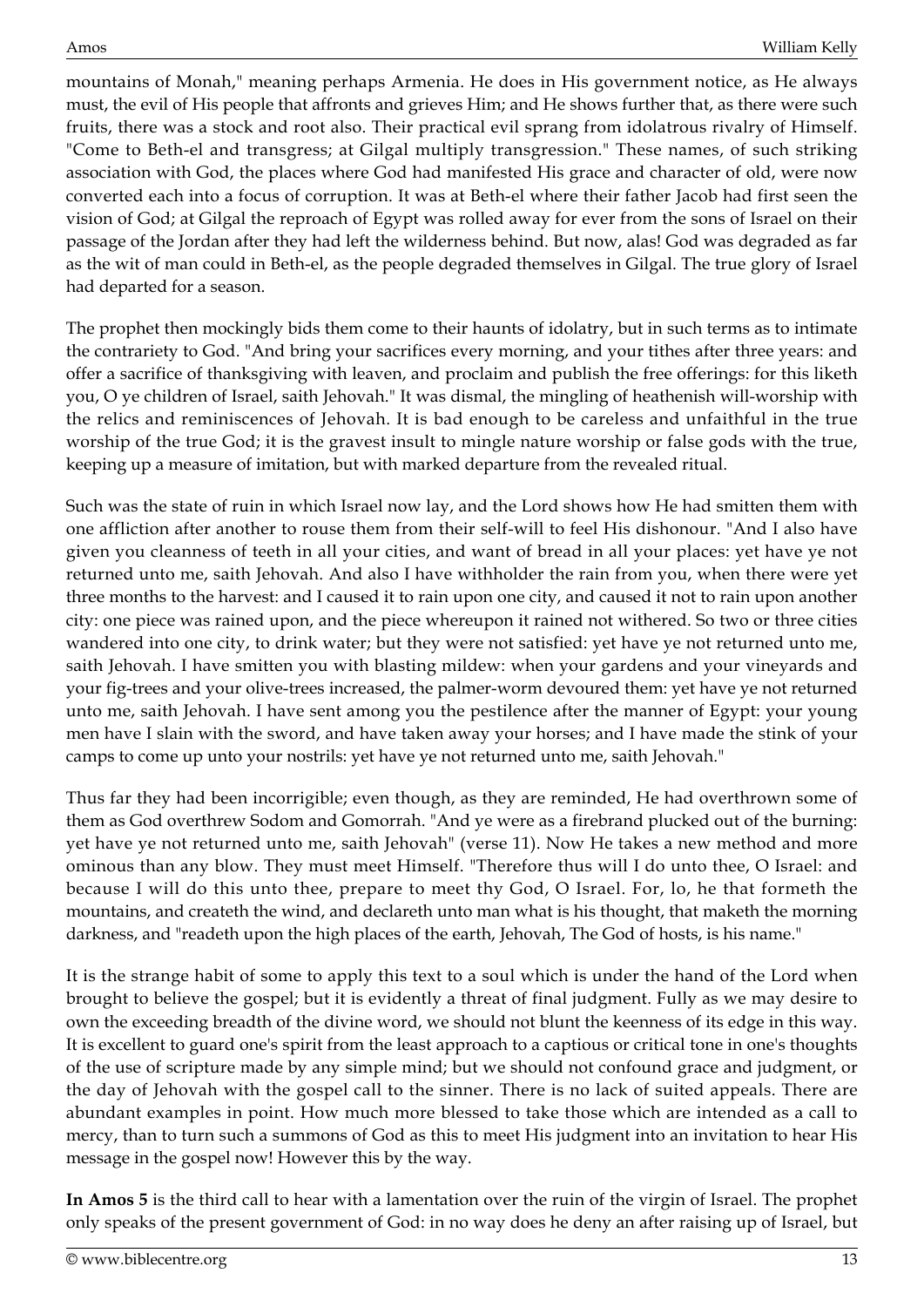that their unbelief precluded any means now of staying the evil that had set in. The city that went out (that is, to war) [by] a thousand shall retain a hundred, and that which went out [by] a hundred shall retain ten for the house of Israel. Then Jehovah appeals solemnly to Israel to seek Him and live, not to seek Beth-el, nor to enter into Gilgal, nor to pass to Beer-sheba; "for Gilgal shall surely go into captivity, and Beth-el shall come to nought." When idolatrous superstition turns names and places invested with religious associations against the truth, faith must look simply and solely to God Himself. Here again it is said, "Seek Jehovah, and live; lest he break out like fire in the house of Joseph, and devour it, and there be none to quench it in Beth-el. Ye who turn judgment to wormwood, and leave off righteousness in the earth." It was but vanity or worse to cry up the sacred character of spots where God had once spoken, now alas! openly turned to the purposes of idolatry, not consecrated to God, but by the will-worship of His people. "Seek him that maketh the seven stars [the Pleiades, which consist of seven greater stars, but of many more lesser] and Orion, and turneth the shadow of death into the morning, and maketh the day dark with night; that calleth for the waters of the sea, and poureth them out upon the face of the earth: Jehovah is his name: that strengtheneth the spoiled against the strong, so that the spoiled shall come against the fortress. They hate him that rebuketh in the gate, and they abhor him that speaketh uprightly. Forasmuch therefore as your treading is upon the poor, and ye take from him burdens of wheat: ye have built houses of hewn stone, but ye shall not dwell in them; ye have planted pleasant vineyards, but ye shall not drink wine of them. For I know your manifold transgressions and your mighty sins: they afflict the just, they take a bribe, and they turn aside the poor in the gate from their right. Therefore the prudent shall keep silence in that time; for it is an evil time."

In verses 14-17 the appeal is more moral, but in conformity with the call to seek Jehovah. "Seek good, and not evil, that ye may live: and so Jehovah, the God of hosts, shall be with you as ye have spoken. Hate the evil, and love the good, and establish judgment in the gate: it may be that Jehovah the God of hosts will be gracious unto the remnant of Joseph. Therefore Jehovah, the God of hosts, the Lord, saith thus: Wailing shall be in all streets: and they shall say in all the highways, Alas! alas! and they shall call the husbandman to mourning, and such as are skilful of lamentation to wailing. And in all the vineyards shall be wailing: for I will pass through thee, saith Jehovah."

One evil was then prevalent which the prophet particularly notices, the boldness with which the people said that they desired the day of Jehovah. "Woe unto you that desire the day of Jehovah! to what end is it for you? the day of Jehovah is darkness, and not light. As if a man did flee from a lion, and a bear met him; and went into the house, and leaned his hand on the wale and a serpent bit him. Shall not the day of Jehovah be darkness, and not light? even very dark, and no brightness in it?" This is indeed presumptuous sin, not to believe the gospel but so to brave the day of the Lord. It is not so uncommon. We may often meet with it in Christendom. Have you not heard men say, in the midst of the present confusion, while helping it on, "It is true that the condition of Christendom is awful; but there is one comfort, that the Lord is soon coming to put it all right." Is not this desiring the day of Jehovah in a sense not remote from what is denounced here? "To what end is it for you?" If there were separation practically from what His word condemns, and devotedness to the objects He enjoins on us, it would be another matter. For the day of Jehovah can be an object of desire if our souls are free as far as our conscience knows. We may, as we ought, and must then love His appearing. Far from this being inconsistent with His will and word, it becomes us. If walking in obedience and holiness, we should surely desire it; but it is an empty and bold illusion to settle down deliberately in what is contrary to scripture, and then to talk of longing for the day of the Lord. This seems to be precisely the sin of Israel here denounced. It was an evident sham; not only a powerless word without force in the conscience, but the witness of heart-indifference to the will of Jehovah.

In general indeed there is nothing more dangerous or dreadful than to dislocate scripture from its appeal to the conscience. If I make the hopes of scripture to be simply an imaginative vision before my eyes, instead of hearing it as that which judges what I am doing, what I am saying, what I am feeling now, it is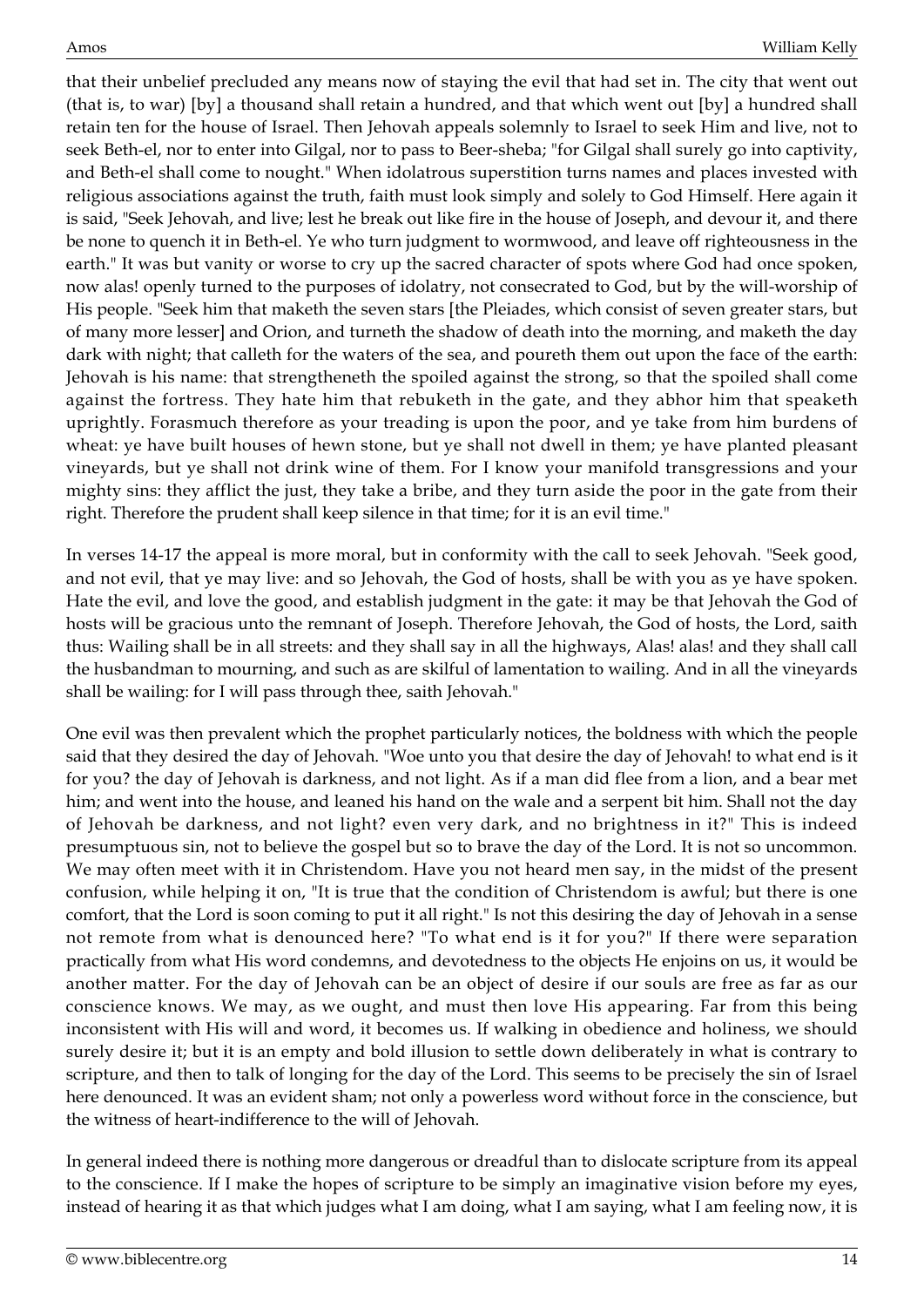evident that I am not in communion with God about it. I do not speak only of those who, not being real Christians, have necessarily no portion in the blessing, but even of those who appearing to be Christians do nevertheless exhibit the counterpart of Israel's bold unbelief. Assuredly their state is bad, and the thought is displeasing to God. The truth is that one object the Spirit has in setting His return before us is for leading us to clear ourselves from everything inconsistent with His will. As the apostle John says, "He that hath this hope in him purifieth himself as he is pure." It is not merely that the Lord will purify when He comes. He will; but this will be in the way of judgment. Let no man venture to await this process of purification: what we have to do is to seek it from God by His word and Spirit now. We know Christ's love; we delight in His glory; we have Him as our life; and therefore we cannot endure that any thing should be tolerated in our ways contrary to His word. Such is the only right course, if waiting for Christ.

But the sons of Israel were in a very different spirit. They were superstitious and withal, as usual in such a case, distrustful of God. They talked piety, but there was no substance, no reality, in them; and therefore the prophet can but warn what that day must be to such. "Shall not the day of Jehovah be darkness, and not light? even very dark, and no brightness in it." That day ends all fond conceits, and will admit of no lightness of heart; that day will not deal gently with sins or dishonour to the Lord. That day may well call for sackcloth and ashes, for repentance and humiliation of heart; as this day is one of rebuke and blasphemy. Happy is he who is now in the secret of the Lord and in communion with His feeling as to both. So Jehovah says, "I hate, I despise your feast days, and I will not smell in your solemn assemblies. Though ye offer me burnt offerings and your meat offerings, I will not accept them: neither will I regard the peace offerings of your fat beasts. Take thou away from me the noise of thy songs; for I will not hear the melody of thy viols. But let judgment run down as waters, and righteousness as a mighty stream." The pretence of honouring Him in sacrifice and feast-day, in song or harp, was odious, joined as all was with self-will and departure from His word, and the setting up of idols. Then He reminds them that this departure from God was no new thing in Israel. "Have ye offered unto me sacrifices and offerings in the wilderness forty years, O house of Israel? But ye have borne the tabernacle of your Moloch and Chiun your images,\* the star of your god, which ye made to yourselves. Therefore will I cause you to go into captivity beyond Damascus, saith Jehovah, whose name is the God of hosts." When the Lord judges, He always goes back to the first sin. This is much to be noticed. It is not otherwise when grace works in our souls. Suppose a Christian, for instance, to have been walking practically at a distance from God. To begin merely with what he was doing today or yesterday is not enough: we must go back to the beginning The Lord will have him to look well and judge, and see what was the root of fruits so evidently bad. Thus even a fall is used by grace as the means of rousing the conscience by the Spirit of God. One is thus made to feel the low point to which one may have come. But the object of God in permitting it is to lead to a retracing of the steps to the first point of departure from Himself.

{\*The version of Maurer and others, "The sacrifices and offerings ye presented to me during forty years in the desert; but now ye bear the shrine" is inadmissible as a question of Hebrew idiom, and destroys the whole scope of the truth intended; for it contrasts their early fidelity to Jehovah with their actual idolatry. But the t is not here the article but interrogative: else it must have been repeated which it is not. Henderson also gives several instances which prove that the insertion of the compensative Dagesh in the letter Zain has not the force alleged. So the Targum and the Syriac, the Septuagint and the Vulgate, took the sentences interrogatively as in authorised version. But some moderns even so understand the sense to be the absolute denial of offerings in the wilderness, which contradicts several express statements of scripture.}

Here we have this principle applied to the judgment of Israel.. It is not merely the calves that Jeroboam set for politico-religious purposes at Dan and Beth-el. They are reminded when and where their idolatry began, that is, in the wilderness. False gods were objects of worship there, the Moloch and the Chiun,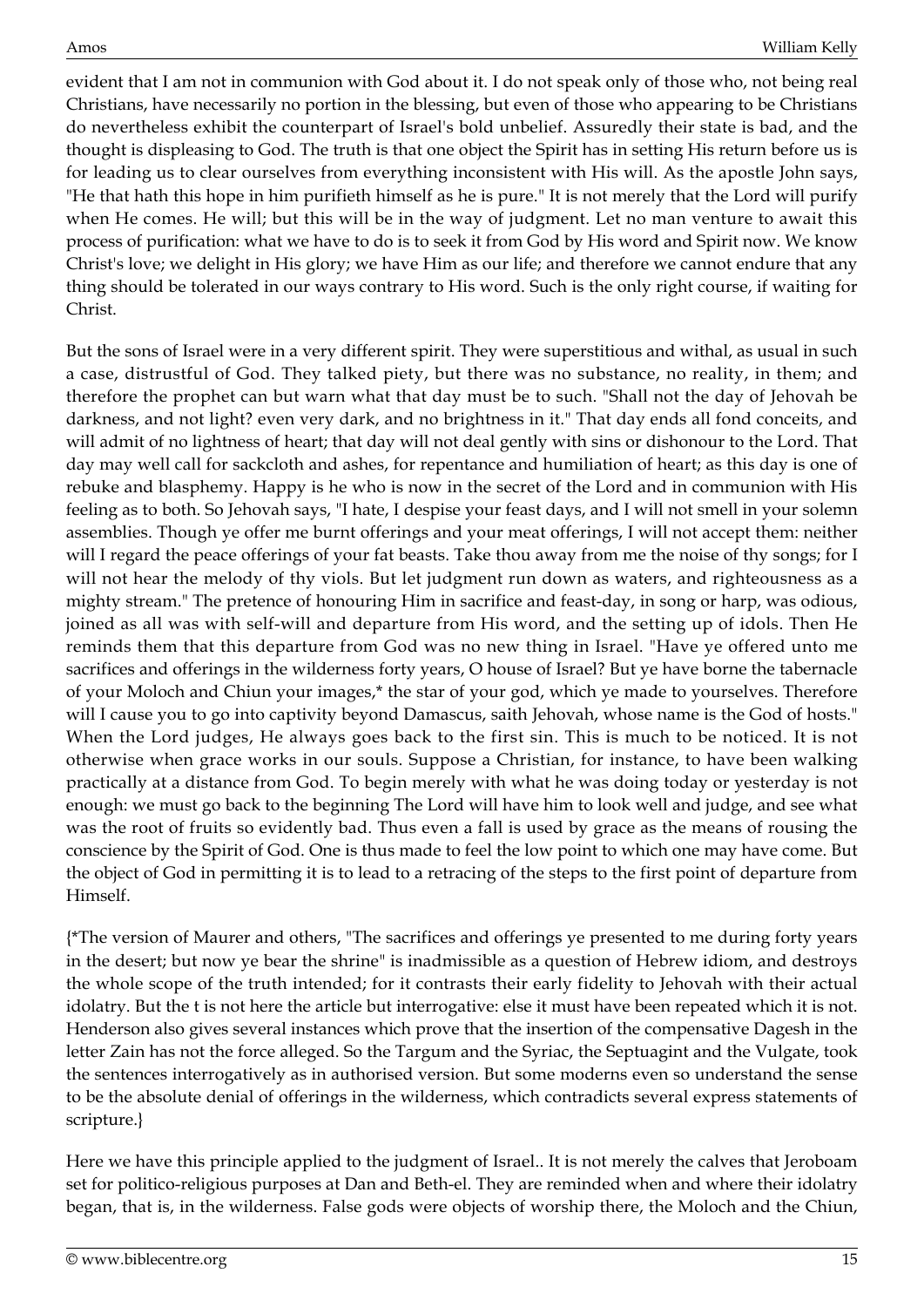that they took up all the time that the Levites were carrying the ark of the tabernacle, with the sons of Israel so demurely following. They had not got rid of the gods of Egypt then. They brought these vanities along with them into the wilderness; and now this is charged upon them. "But ye have borne the shrines of your king, and the basis\* of your images, the star of your god, which ye made to yourselves." Mark the circumstances. "Therefore will I cause you to go into captivity" (the deportation to the cities of the Medes) "beyond Damascus." Stephen says beyond Babylon (and so indeed was the fact) perhaps to distinguish from the Babylonish captivity. Such was the result of the old sin in the wilderness. No doubt that sin was more glaring at the end; the dark stream was always gathering further contributions to its volume. The mass of waters flowed more mightily down at its mouth than at the beginning of its course. Nevertheless God always goes back to the source, and at last declares that because of the first departure did the final blow come. The captivity of Israel was the consequence of their forefathers' sin in the wilderness, and not merely of the sins they had added to it in the land God allotted them. Of course there were many and bitter aggravations in the land; but the evils which abounded in the land were the consequence of a failure to judge the wickedness in the wilderness. It is the same thing practically with every Christian.

{\*Such is probably the meaning of the difficult word Chiun, ^WYBi .

No doubt grace can and does act in the case of a Christian now, even where he might have slipped seriously aside, but where there followed deep and thorough repentance, and the sense of forgiveness which the Spirit grants. This would become the last starting point, so to speak, and grace if it went back beyond it would use it for good. Not only is He faithful and just to forgive and cleanse, but He loves to bring him who has failed when restored into a better condition than he had ever known before. Witness Simon Peter at the end of the Gospels and the beginning of the Acts. And so it will be with Israel in a future day. But self-judgment, wherever it is thorough, wherever there is a vindication of God against one's own sin, always brings one in the measure of the repentance into a corresponding measure of depth in God's grace never possessed before. There are few things more common than to see a person converted in what may be called a superficial manner. Where this is the case, there is commonly a falling into open failure of one kind or another, sometimes a shameful break-down, by which the man really becomes nothing less than a bag of broken bones, thoroughly brought to nought in his own eyes. After this, when grace has lifted him up, he will be incomparably humbler and will have a more grateful as well as chastened sense of what God is than he had when first converted. Hence, although it be a shame to him that he required such a humiliating process, it is the triumph of divine grace to use his folly for putting him that is restored into a better condition than before he went astray.

But if Peter knew and needed this, Saul of Tarsus did not require it; and I have no doubt that in the early work in the latter's soul the iron entered incomparably more deeply than into any one of the twelve. It is always indeed a matter for thankfulness, when a soul goes through a sound and grave work at the starting point; that is, when it is not all joy and comfort, but the conscience is enabled fully to be before God as to our sins, when we realise gravely all that we have been, and are thoroughly sifted out in His presence. Surely this inward work should not hinder confidence in God. This ought never to be; for grace is preached in the fullest and most absolute way when man is called and enabled to search out and confess what he is in God's sight. On the other hand, there is no need that one should have gone to great lengths of outward evil in act, in order to a profound feeling of depravity and ruin. Paul had been, we may be sure, a more scrupulously moral man all his days than any of the apostles: yet none fathomed the iniquity of his heart as he did. It is therefore very possible by grace to combine the two things, which indeed go together according to God and are dangerous if separated: a rich and unwavering sense of the grace of God in the redemption that is in Christ Jesus; and a deep (the deeper the better) moral process in the soul when it judges itself, and not its acts only, before God. It ought to be evident that this is the kind of conversion which morally most glorifies God. It is that which we see exemplified in the case of Saul of Tarsus. Hence there never was a man who had less of self-righteousness, as far as I know, - never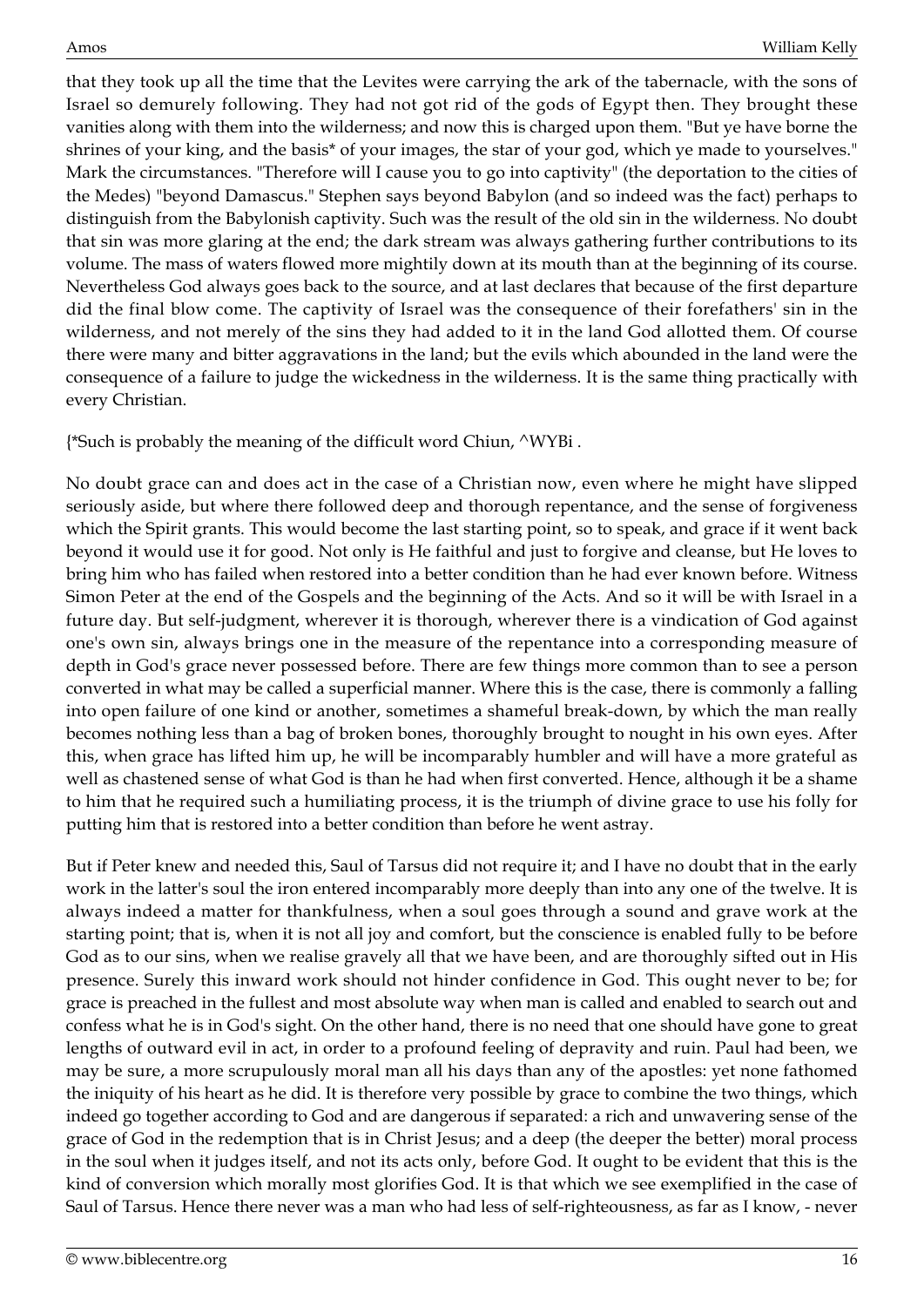one who equally recognised the grace of God. Consequently wherever was a man made so great a blessing to the whole church of God? But where one at first has been drawn more by affection than by conscience, there always follows the work in conscience where the conversion is real; even so, where the inward work has been comparatively superficial, there may be the need of many a moral dealing, sometimes in pain and shame, as we see in the case of Peter. I do not think that Peter would have been allowed to deny his Lord, and to repeat and swear to it too, in a very public manner, unless there had been a good deal of self-righteousness along with ardour which carried him easily into danger but was unable to bring him safely out. Still the Lord is always good, and His grace is tender and considerate, as well as wholesome and holy. Differences there are in men; but never anything but what is good in God.

**Amos 6 is a fresh appeal** of Jehovah to those wrapped up in self-security, warning them of sure sorrow. "Woe to them that are at ease in Zion, and trust in the mountain of Samaria, which are named chief of the nations, to whom the house of Israel came?" Here they are shown that the resources of nature are impotent to hide from the judgment of God; impotent too their place of honour in being raised above the nations, with the house of Israel looking up to them. "Pass ye unto Calneh, and see; and from thence go ye to Hamath the great: then go down to Gath of the Philistines: be they better than these kingdoms? or their border greater than your border?" Calneh was far east, a very ancient city and of long continuance. (Compare Gen. 10: 10 and Isa. 10: 9) Hamath was a Canaanitish kingdom north of the land. Gath lay in the west. Where were they now? What cause Israel had to fear, worse and more guilty than they! "Ye that put far away the evil day, and cause the seat of violence to come near; that lie upon beds of ivory, and stretch themselves upon their couches, and eat the lambs out of the flock, and the calves out of the midst of the stall; that chant to the sound of the viol, and invent to themselves instruments of music, like David; that drink wine in bowls, and anoint themselves with chief ointments: but they are not grieved for the affliction of Joseph." Thus whether some pretend to court the day of Jehovah, or others dare not to look "the evil day" in the face that they might oppress and enjoy without remorse, it comes to the same end of judgment from God, who is not mocked in either case. Hence in verse 7 they are told that they shall be with the first that go captive, and the noisy banquet (or revel shout) of the outstretched shall depart. It will be turned into mourning and the cry of despair.

The prophet then solemnly pronounces the hatred God feels against the ways of Israel, so dishonouring to Him and so corrupting to man. "Jehovah hath sworn by himself, saith Jehovah the God of hosts, I abhor the excellency of Jacob, and hate his palaces: therefore will I deliver up the city with all that is therein. And it shall come to pass, if there remain ten men in one house, that they shall die. And a man's uncle shall take him up, and he that burneth him, to bring out the bones out of the house, and shall say unto him that is by the side of the house, Is there yet any with thee? and he shall say, No. Then shall he say, Hold thy tongue; for we may not make mention of the name of Jehovah. For, behold, Jehovah commandeth, and he will smite the great house with breaches, and the little house with clefts." It is a picture of utter desolation and despair.

Lastly, the absurdity of expecting any other result than destruction from their ways is set strikingly before them. "Shall horses run upon the rock? will one plow there with oxen? for ye have turned judgment into gall, and the fruit of righteousness into hemlock: ye which rejoice in a thing of nought, which say, Have we not taken to us horns by our own strength? But, behold, I will raise up against you a nation, O house of Israel, saith Jehovah the God of Hosts; and they shall afflict you from the entering in of Hemath unto the river of the wilderness." The Assyrian must teach Israel with thorns.

**In Amos 7 a gradation of three judgments on Israel is set forth:** first (verses 1-3) by the grasshoppers or creeping locusts, next (verses 4-6) by fire, and lastly (verses 7-9) by a plumbline, which intimated the strict measure applied to mark their iniquities; when patience had exhausted itself, further delay would have been connivance in evil. These troubles were accomplished historically, it would seem, in Pul, Tiglath-pileser, and Shalmaneser, who finally swept away the kingdom.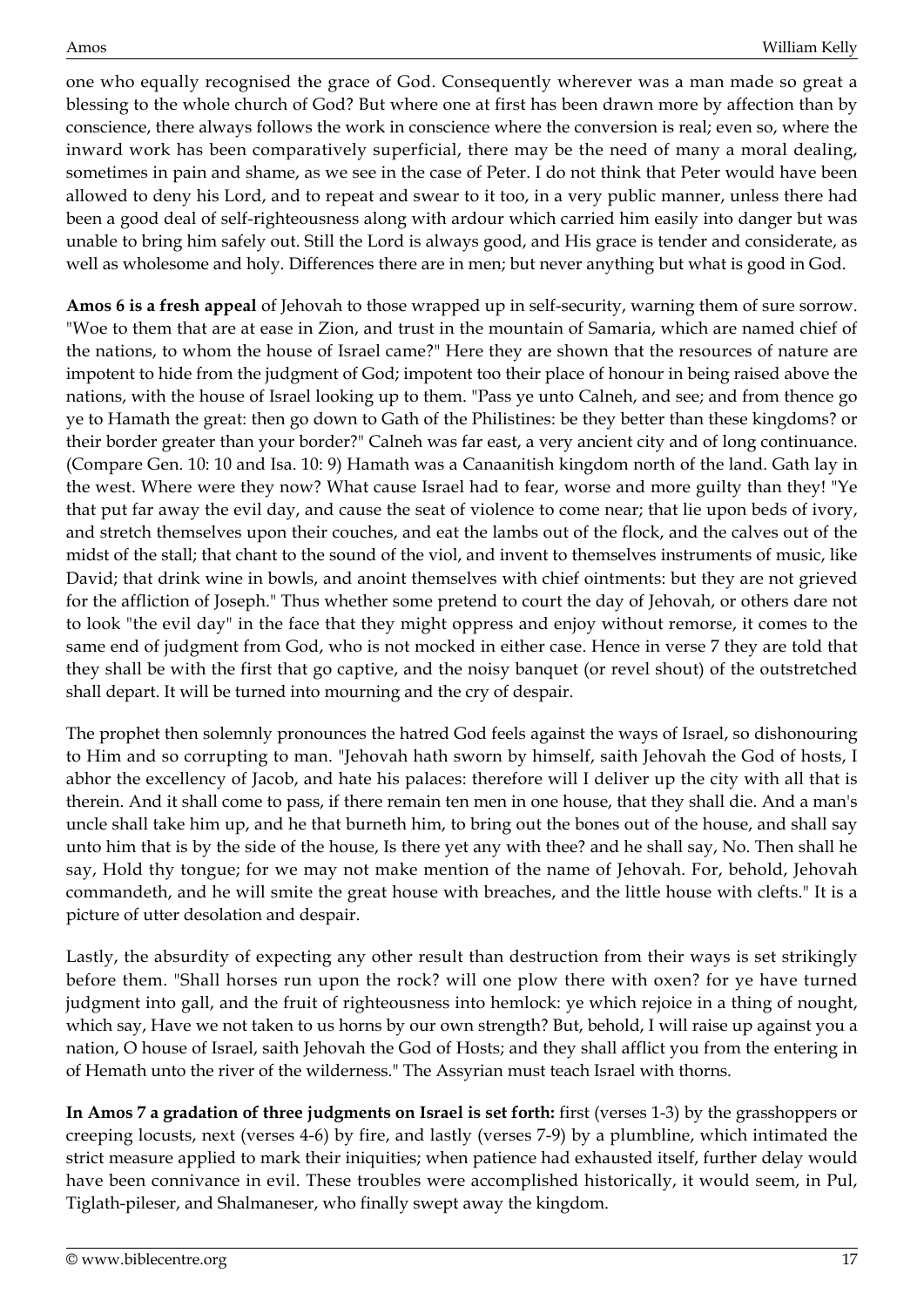The priest Amaziah strives to arouse the fears and jealousy of the king against Amos (verses 10, 11), while he also pretends to counsel Amos for his good, his aim being to get rid of the divine testimony, which he dreaded. "Then Amaziah the priest of Beth-el sent to Jeroboam king of Israel, saying, Amos hath conspired against thee in the midst of the house of Israel: the land is not able to bear all his words. For thus Amos saith, Jeroboam shall die by the sword, and Israel shall surely be led away captive out of their own land. Also Amaziah said unto Amos, O thou seer, go, Dee thee away into the land of Judah, and there eat bread, and prophesy there: but prophesy not again any more at Beth-el: for it is the king's chapel, and it is the king's court." It is remarkable how his language betrays him. Religion in Israel was political arrangements, spite of their effort to imitate the ritual of God. So here even Amaziah speaks of the king's sanctuary as naturally as of the king's court. Just so men call their religious associations by the name of their country, an invented polity or a favourite dogma. A divine source and authority is unthought of, save to adorn the structure, not for subjection of heart and obedience.

The course of this world is traversed by a godly unsparing testimony, which does not fail to be regarded as troublesome to the government. Amos sought no arm of flesh, but openly confessed who and what he was, when God summoned and commissioned him to prophesy. "I was no prophet, neither was I a prophet's son; but I was an herdman and a gatherer of sycamore fruit." He had not been brought up in the school of the prophets, nor had he hitherto enjoyed any other natural advantages. He could boast of no learning acquired among men. Birth or property had done nothing for him. His claim to speak was the fruit of divine grace. Any power that Amos possessed was as a true prophet of Jehovah, and solemn is the message he delivers: "Now therefore hear thou the word of Jehovah: Thou sayest, Prophesy not against Israel, and drop not thy word against the house of Isaac. Therefore thus saith Jehovah: Thy wife shall be an harlot in the city, and thy sons and thy daughters shall fall by the sword, and thy land shall be divided by line; and thou shalt die in a polluted land: and Israel shall surely go into captivity forth of his land." In the reiteration of Israel's doom the presumptuous opposition of Amaziah meets with a special, relative, and personal humiliation.

**Amos 8 opens with a fourth symbol - a basket of summer fruit,** betokening how near as well as sure the end was for Israel. "I will not again pass by them any more. And the songs of the temple shall be howlings in that day, saith the Lord Jehovah; there shall be many dead bodies in every place; they shall cast them forth with silence." The command of the king, the intervention of the priest, would in no way stay, but rather accelerate and increase, the punishment of their iniquity. Thus a still more solemn and complete chastening is proclaimed on Israel. Their oppressive conduct is exposed with vigour, and Jehovah's sworn judgment is repeated. Nothing yet executed meets the term of verse 9. Their worst famine should be one of the word (verses 11, 12): they shall feel the want of what they despised. The most fresh and vigorous should not escape the suffering (verses 13, 14).

**Then in Amos 9 all is crowned by the vision of the Lord standing on the altar** to execute without further delay the judgment Himself. "And he said, Smite the lintel of the door, that the posts may shake: and cut them in the head, all of them; and I will slay the last of them with the sword: he that fleeth of them shall not flee away, and he that escapeth of them shall not be delivered." It is no longer a question of sprinkling the lintels of the door with the blood of the paschal lamb. Now, on the contrary, it is His own people who are the object of inevitable destruction. Jehovah is not viewed here as staying His hand and passing over His people, neither does He judge others in His displeasure; He is punishing not the Egyptians or the Gentiles, but Israel. A solemn sight and sound! The theme is pursued throughout the chapter, where the Lord declares that, as His eyes were on the sinful kingdom to destroy it from the face of the earth, so on the other hand He would not destroy the house of Jacob, but He will command, and, spite of their scattered estate all over the face of the earth, He will not permit one grain to escape.

The kingdom which began in sin went on in sin and must perish. There is no prospect of restoration held out to the kingdom founded by Jeroboam. But Jehovah promises the intervention of mercy (not to Judah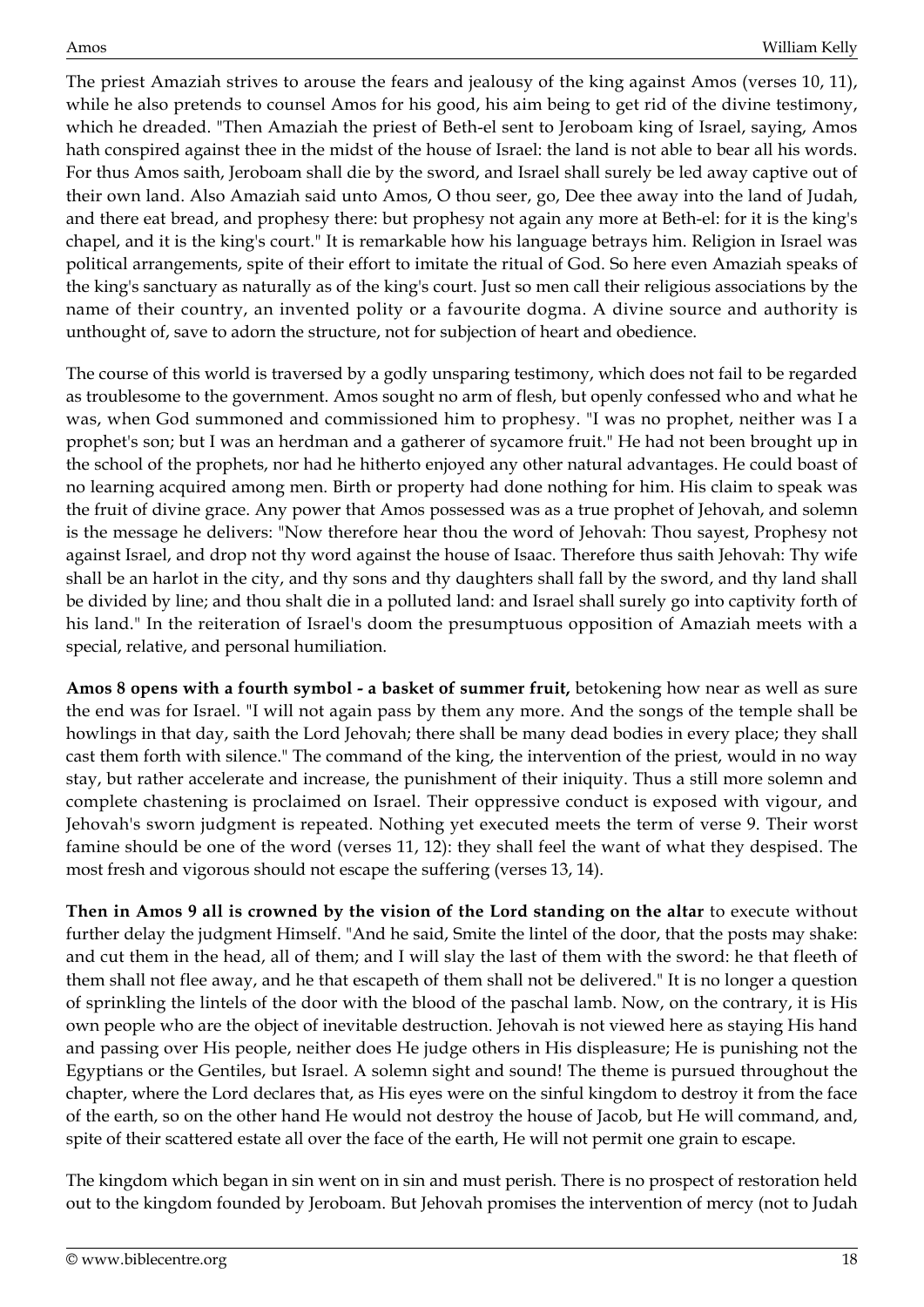merely but) to "the house of Jacob." When in the latter day restoration is taken in hand, God will assemble the outcasts of Israel no less than the dispersed of Judah. The chaff, of course, must perish in the fire. The true grain of the Lord's sowing should not fall to the ground. "All the sinners of my people shall die by the sword which say, The evil shall not overtake nor prevent us." It is not the eternal judgment of the dead raised, but a divinely inflicted judgment of the quick in this world, not while the gospel goes forth, but afterwards in view of the kingdom of the Lord over the world in power and glory. The exclusion of the power of Satan over man and the earth, and the public display of the kingdom of our Lord and His Christ, are painfully ignored by the current theology, Catholic or Protestant, Arminian or Calvinist. It is a serious gap both for Christ's glory and the right interpretation of scripture. It is a wrong both to the word of Him who never lied and to His saints who deeply need it, among those especially who are plunged in the usual uncertainty generated by this system of teaching. For if the divine word can fail as to Israel's restoration and pre-eminent glory in their land and the universal joy of the nations as such, how can we trust it for the eternal life of the believer, and for the heavenly privileges of the Christian and the church at this present time? The symmetry of the dispensations of God is also destroyed by the error to any mind capable of a comprehensive grasp of their course as a whole.

Nay, more, it is declared not only that God should preserve what was of Himself in the solemn day which is still future, but "In that day will I raise up the tabernacle of David." He would not permit merely a flourishing state of Judah and of Israel as separate powers. He will reunite them and establish the rights of the united kingdom. "In that day will I raise up the tabernacle of David that is fallen, and close up the breaches thereof." Weak as that rude booth or hut looked in itself, a fallen thing too, God would raise it up in the day when the strong and high and haughty must fall. Their breaches will He wall up; for many were the breaches sustained from internal weakness and external violence. Nay, He would raise up the ruins of David, and build it as in the days of old; "that they may inherit the remnant of Edom, and of all the Gentiles which are called by my name, saith Jehovah that doeth this." Here is the well-known principle which was applied by James at the council of Jerusalem to the divine right of recognising under the gospel the Gentiles without being circumcised. His argument is that they do not require to become virtual Jews in order to get the blessing of God and to bear His name. For to be circumcised is practically to be no longer a Gentile, but to become a Jew. Whereas now God is really making not Jews but Christians. Therefore to force circumcision on such Gentiles as believed was a total mistake.

On the other hand Jehovah has not yet raised up the tabernacle of David; nor is this at all intimated by James's quotation of the passage. Neither he nor any other apostle ever says that the church of God is the same thing as the booth of David. The whole system which identifies them is foreign and opposed to scripture. It is only the allegorical habit of the fathers which invented the fiction that Zion or Jerusalem, that Judah or Israel, mean the church. But this error lowers our own dignity, and deprives the ancient people of that hope for which God's providence reserves them spite of their actual unbelief. Assuredly God will bless the Jews by and by, and His name will be called upon the Gentiles. Even the most obstinate of Pharisees could not gainsay James's proof of this. If then God were pleased to call His name on Gentiles now by the gospel, who can deny the principle if he believe the prophets? Their own scriptures agree to this, and oppose the narrow-mindedness which would convert them practically into Jews in order to be called by His name. No Israelite could have conceived that God had then raised the fallen hut of David; but he could not gainsay that God spoke of all the nations on which His name should be called when that day comes. It was not inconsistent but in keeping with this, if as Gentiles they were called by His name now. James does not speak of this or any other prophetic citation being fulfilled at present. He simply quotes the broad fact from the Septuagint version, as agreeing with the principle generally laid down by the prophets that all the nations should be called by Jehovah's name. This is indeed the characteristic of the millennial day, when all Israel shall be saved, and shall inherit the remnant even of their bitterest foe as well as of all the Gentiles. Undoubtedly, when it is fulfilled, the subjection of the nations will be for ever, and the kingdom of Jehovah over all the earth, though it be of